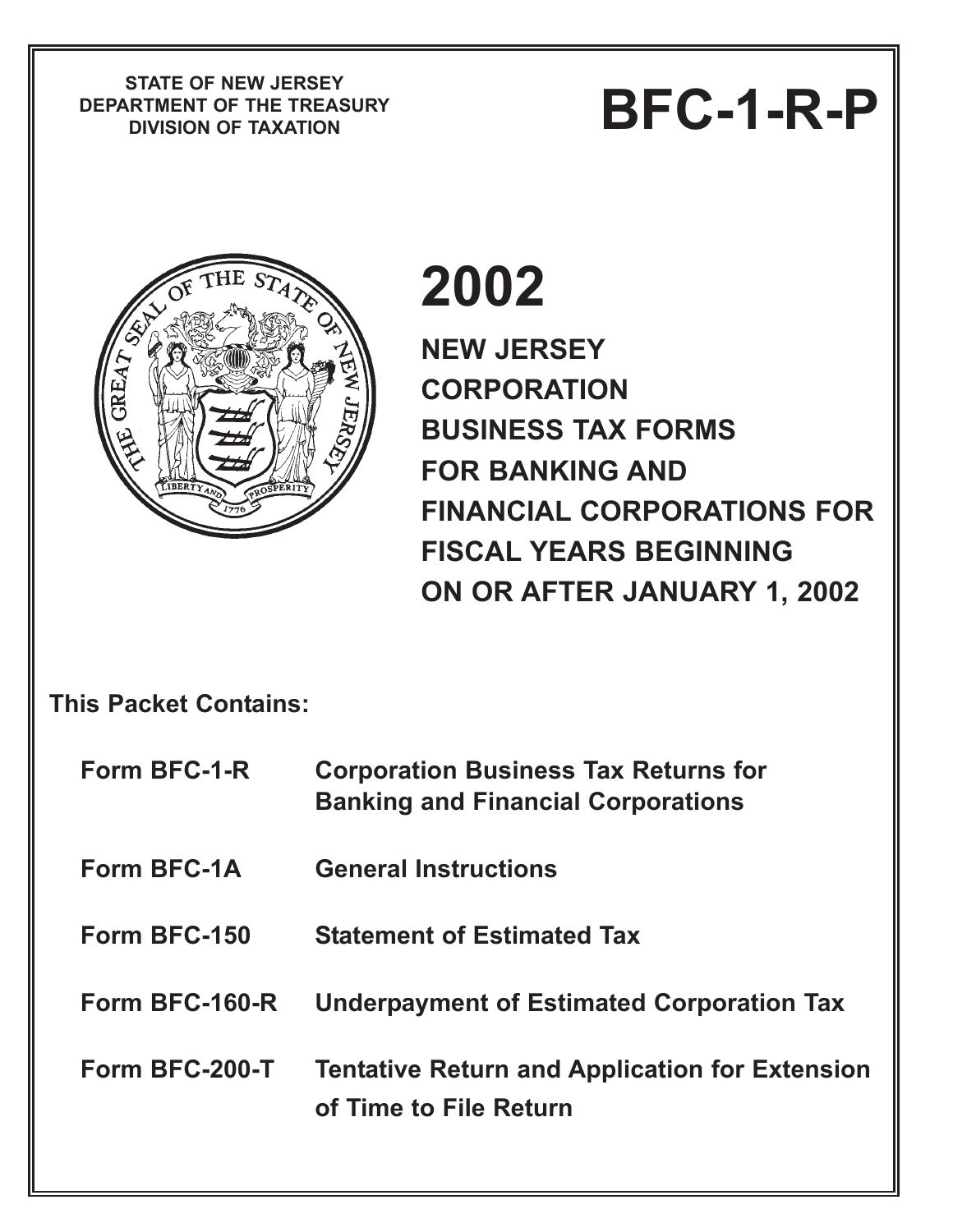## **A Message to the Taxpayer**

The 2002 Revised New Jersey Corporation Business Tax Return for Banking and Financial Corporations, Form BFC-1-R, and instructions are included in this packet. As indicated on the top of page 1 of the tax form, this packet should be used only for accounting periods that begin after December 31, 2001 and end before July 1, 2003. This package has significant changes from the previous return due to the Business Tax Reform Act, P.L. 2002, Chapter 40, approved July 2, 2002. These changes include:

- An increase in the minimum tax from \$200 to \$500 for all taxpayers and possibly \$2,000 for members of affiliated groups.
- The introduction of an Alternative Minimum Assessment (AMA) which taxpayers will pay if it exceeds their regular tax. See Schedule AM.
- The Dividend exclusion has been changed. See Schedule R.
- The tax rate for taxpayers with taxable income of less than \$50,000 has been reduced to 6 1/2%.
- Uncoupling from Federal bonus 30% depreciation. See Schedule S-Part II(B).
- The disallowance of deductions for interest and intangible expenses paid to a related company. See Schedule G.
- The imposition of a Fee on Professional Corporations with more than two licensed professionals. See Schedule PC.
- Investment Company effective tax base increased to 40% from 25%. See Schedule L.
- The implementation of a "throw out" receipts fraction wherein receipts sourced to jurisdictions where the taxpayer is not subject to tax are excluded from the receipts fraction denominator. See Schedule J.
- With the repeal of both the Corporation Income Tax and Savings Institution Tax, taxpayers who previously filed those returns will now file the Corporation Business Tax Return.
- The disallowance of deductions for taxes paid to foreign countries. See Schedule H.
- And taxpayers are not permitted to deduct any Net Operating Loss for 2002 or 2003 unless it was purchased from a High Technology Company through the Technology Unused Benefit Transfer Program.

Also, four new tax credits are included on this return: 1) the HMO Assistance Fund Tax Credit, 2) the Neighborhood Revitalization State Tax Credit, 3) the Effluent Equipment Tax Credit, and 4) the Economic Recovery Tax Credit. General information regarding these tax credits can be found in instruction 45.

In addition, as part of the Business Tax Reform Act, a Study Commission has been created to review the Corporation Business Tax and to make recommendations to modernize it. As part of that process, the Division will be gathering additional statistical information from the returns filed. In order to accomplish this task a new schedule of summary data (Schedule A-4) has been created. All taxpayers are requested to fully complete this schedule along with Schedule A using the state forms rather than attaching a schedule.

#### **Taxpayers requesting an extension to file the BFC-1-R must now complete the BFC-200-T, Tentative Return and Application for Extension of Time to File the New Jersey Banking and Financial Corporation Tax Return.**

The Annual Report filing requirements have not changed for Financial Businesses filing the BFC-1 return. Their Annual Report and the related payment must be filed directly with the Business Support Services Bureau in the Division of Revenue. However, Banking Corporations, defined in NJSA 54:10A-36 filing the BFC-1 return, **are not** required to file the Annual Report since they are regulated by the Department of Banking and Insurance. General questions regarding the Annual Report filing requirements may be directed to (609) 292-6400.

If you need additional information or assistance in completing this return, please call the Special Audit Section at (609) 292- 7193 for Banking Corporations or (609) 984-2918 for Financial Corporations or write to the Division of Taxation, Special Audit Section, PO Box 271, Trenton, NJ 08695-0271.

> Robert K. Thompson Director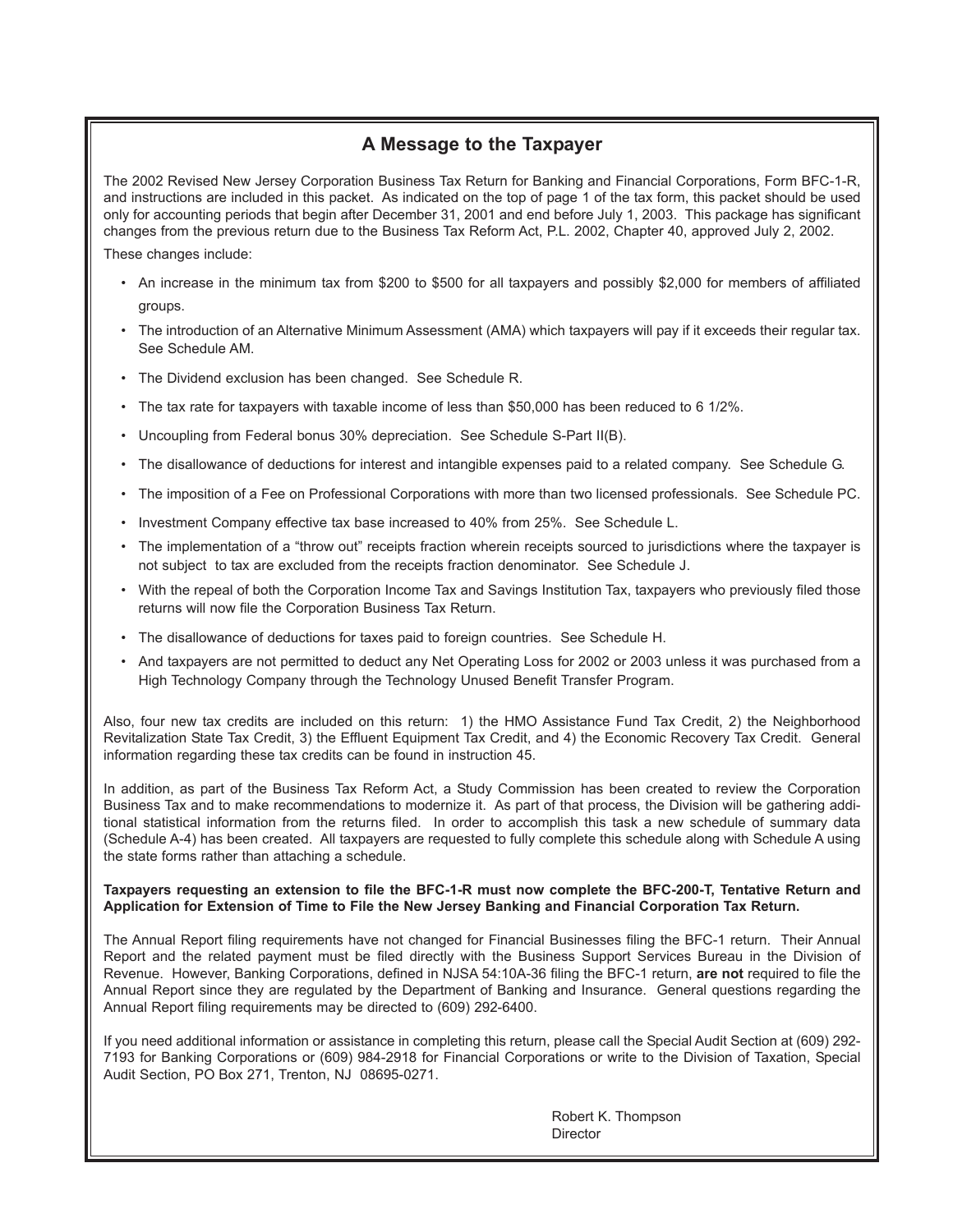**BFC-1-A**

## **State of New Jersey**

#### **DIVISION OF TAXATION - CORPORATION TAX**

**INSTRUCTIONS FOR BANKING AND FINANCIAL BUSINESS TAX RETURN**

(Form - BFC-1-R)

*NOTE:* These instructions are applicable only to taxpayers filing on form BFC-1-R.

- **1.** Please read all instructions carefully before executing returns.
	- (a) Statutory references are to New Jersey Statutes Annotated and indicate, unless otherwise designated, the section of the Corporation Business Tax Act, as amended and supplemented, on which the instruction is based. For information, forms, etc., address all requests to the Division of Taxation, PO Box 271, Trenton, New Jersey 08695-0271.
	- (b) Every taxpayer must insert its **FEDERAL EMPLOYER IDENTIFICATION NUMBER** on page 1 of the return.
	- (c) Provide the remaining information requested on the top portion of the return. The principal business activity code should be taken from the taxpayer's Federal tax return. Be sure to provide the location of the corporate books as well as a contact person and telephone number.
- **2.** All schedules and questions, unless permission to omit or substitute for same is indicated on the return form, must be answered. If the answer to any item is "No" or "None", write "No or None". Do not merely leave the item blank. **Failure to observe this rule will render the return incomplete and the same will not be considered filed until such information has been submitted.**
- **3. (a) Schedule of Due Dates for Financial Corporations Only.**

| If accounting<br>period ends on  | July 31 | August 31 | Sept. 30 | Oct. 31   | Nov. 30       | Dec. 31  |
|----------------------------------|---------|-----------|----------|-----------|---------------|----------|
| Due Date for<br>filing is:       | Nov. 15 | Dec. 15   | Jan. 15  | Feb. 15   | March 15      | April 15 |
| If accounting<br>period ends on: | Jan. 31 | Feb. 28   | March 31 | April 30  | <b>May 31</b> | June 30  |
| Due date for<br>filing is:       | May 15  | June 15   | July 15  | August 15 | Sept. 15      | Oct. 15  |

#### **BANKING CORPORATIONS MUST REPORT ON A CALENDAR YEAR BASIS - N.J.S.A. 54:10A-34.**

Unless otherwise indicated, calendar or fiscal accounting or base year shall mean the same calendar, fiscal, or other accounting period upon which the taxpayer is required to report to the United States Treasury Department for Federal Income Tax purposes. All fiscal or accounting periods must end on the last day of the month, unless specific written authority is granted to taxpayer by the Federal Internal Revenue Service to use any other period-ending date. For taxpayers using a 52-53 week accounting year for Federal Income Tax purposes, see N.J.A.C. 18:7-2.3.

- (b) NEW CORPORATIONS:
	- (1) Every New Jersey Banking or Financial Corporation acquires a taxable status under the New Jersey Corporation Business Tax Act beginning on the date of its incorporation, regardless of whether it had assets or conducted any business activities. A tax return must be filed for each fiscal period, or part thereof beginning on

the date of incorporation in New Jersey and no return may cover a period exceeding twelve (12) months, even by a day. The appropriate due dates will be found in the schedule of due dates shown in paragraph (a) above.

A newly chartered banking corporation or a newly authorized foreign financial corporation which did not commence doing business in New Jersey during the period covered by its first return, must file form CBT-100 as a regular corporation. All others must file returns on Form BFC-1.

- (2) Every corporation that elects to be a New Jersey S Corporation must file a "New Jersey S Corporation or New Jersey QSSS Election" (Form CBT-2553) within one calendar month subsequent to the Federal S Corporation filing requirement.
- (3) Every corporation which incorporates, qualifies or otherwise acquires a taxable status in New Jersey and which has adopted a fiscal year other than December 31, shall advise the Division of Taxation promptly of the date of such accounting period. If no such advice is received on or before April 15, 2003 the taxpayer will be deemed "delinquent" if no return is filed on or before April 15, 2003.
- **4.** (a) **PAYMENT OF TAX**: **Make remittance payable to "State of New Jersey - BFC" and forward with return to Division of Taxation - BFC, Revenue Processing Center, PO Box 247, Trenton, NJ 08646-0247. MAKE OUT A SEPARATE REMITTANCE FOR EACH RETURN. Do not remit the tax for two or more returns in one check.**
	- (b) Any corporation with a tax greater than \$500 for the accounting year is required to file a statement of estimated tax for the next year. The payments are made on the Form BFC-150 which includes the instructions for computing the estimated tax and making the required installment payments when due. See Instruction 36.
- **5. ELECTRONIC FUNDS TRANSFERS:** The Division of Revenue has established procedures to allow the remittance of tax payments through Electronic Funds Transfer (EFT). Taxpayers with a prior year's liability of \$20,000 or more in any one tax are required to remit all tax payments using EFT. If you have any questions concerning the EFT program, call (609) 984-9830 or write to N.J. Division of Revenue, EFT Section, PO Box 191, Trenton, NJ 08646-0191.
- **6. PERSONAL LIABILITY OF OFFICERS AND DIRECTORS:** Any officer or director of any corporation who shall distribute or cause to be distributed any assets in dissolution or liquidation to the stockholders without having first paid all corporation franchise taxes, fees, penalties and interest imposed upon said corporation, in accordance with N.J.S.A. 14A:6-12, N.J.S.A. 54:50-18 and other applicable provisions of law, shall be personally liable for said unpaid taxes, fees, penalties and interest. Compliance with N.J.S.A. 54:50-13 is also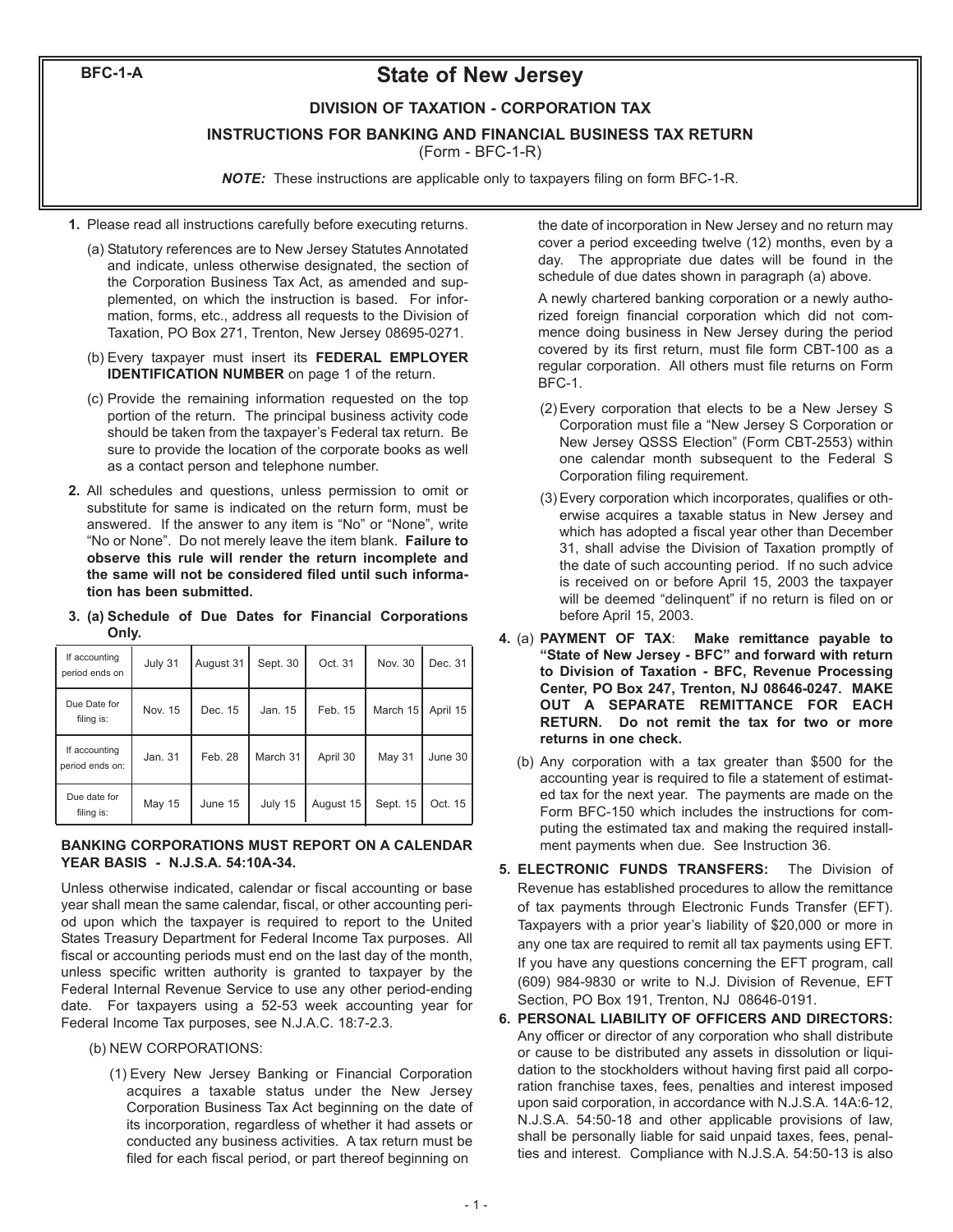required in the case of certain mergers, consolidations and dissolutions.

#### **7. EXTENSION OF TIME TO FILE RETURN/INSTRUCTIONS FOR FORM BFC-200-T:**

(a) AUTOMATIC EXTENSION: Where a tentative return, Form BFC-200-T, and tax payment are timely and properly filed, it is the policy of the Division of Taxation to grant an extension of no more than five (5) months for filing the BFC-1-R.

The return must include the computation of tax liabilities on lines 1 and 2, the Key Corporation AMA and Throw Out payments on line 3 and line 4 and the Tentative Professional Fees on lines 5 and 6 and must be submitted with payment of the total amount due as reflected on line 9. The tentative return must be postmarked on or before the original due date of the tax return.

If a Key Corporation is remitting the AMA threshold amount for an affiliated group with the BFC-200-T, Form 401-T is required to be submitted electronically. Refer to for filing instuctions: http://www.state.nj.us/treasury/ taxation/cbtelec.htm

- (b) Request for extension of time for filing a return must be signed by an officer of the corporation, an accountant authorized to prepare this return, or any duly authorized agent of the taxpayer. Tax preparers who fail to sign the return and provide their assigned tax identification number shall be liable for a \$25 penalty for each failure. If the tax preparer is not self-employed, the name of the tax preparer's employer and the employer's tax identification number should also be provided.
- (c) Where a request for extension is duly made, it will be granted by the Division. Approved extensions will not be confirmed in writing.
- (d) MINIMUM TAX: see instruction 11(b).
- (e) INSTALLMENT PAYMENT: Any taxpayer with a tax liability of \$500 on line 1, may make a payment of 50% of line 1 in lieu of making the installment payments otherwise required. Taxpayers that report a tax liability greater than \$500 on line 1 should not make an entry on line 2 and are required to make installment payments as indicated in instruction 46. Any taxpayer with Professional Corporation Fee liabilities at line 5 must pay an installment payment of 50% of line 5.

#### (f) **PENALTIES AND INTEREST**

(1) Interest - The annual interest rate is 3% above the average predominant prime rate. Interest is imposed each month or fraction thereof on the unpaid balance of tax from the original due date to the date of payment. At the end of each calendar year, any tax, penalties and interest remaining due will become part of the balance on which interest will be charged. The interest rates assessed by the Division of Taxation are published in the quarterly issues of the *New Jersey State Tax News*. To obtain a copy, refer to the instructions on page 14.

**NOTE:** The average predominant prime rate is the rate as determined by the Board of Governors of the Federal Reserve System, quoted by commercial banks to large businesses on December 1st of the calendar year immediately preceding the calendar year in which payment was due or as redetermined by the Director in accordance with N.J.S.A. 54:48-2.

(2) Insufficiency Penalty - If the amount paid with the

Tentative Return, Form BFC-200-T, is less than 90% of the tax liability computed on Form BFC-1-R, or in the case of a taxpayer whose preceding return covered a full 12 month period, is less than the amount of the tax computed at the rates applicable to the current accounting year but on the basis of the facts shown and the law applicable to the preceding accounting year, the taxpayer may be liable for a penalty of 5% per month or fraction thereof not to exceed 25% of the amount of underpayment from the original due date to the date of actual payment.

- **8**. (a) **CONSOLIDATED RETURNS NOT PERMITTED:** A corporation which is included in a consolidated Federal Income Tax Return must complete **all schedules** on its own separate basis, and attach to its return, a copy of the Affiliations Schedule, Form 851, which it filed with U.S. Form 1120 for Federal Income Tax purposes.
	- (b) **FEDERAL S CORPORATIONS:** Federal S Corporations which have not elected to be New Jersey S Corporations must complete this return as though no election had been made under Section 1362 of the Internal Revenue Code. Schedule S-1 must be completed and a copy of Form 1120S as filed must be submitted in lieu of completing lines 1 through 27 on Schedule A of the BFC-1. New Jersey S Corporations must file the New Jersey S Corporation Business Tax Return. These forms and information are available by contacting: Special Audit Section, Division of Taxation, PO Box 271, Trenton, NJ 08695- 0271, Telephone: (609) 292-5300.
- **9. ACCOUNTING METHOD:** The return must be completed using the same basis, cash, accrual or other basis that was employed in the taxpayer's Federal Income Tax Return.
- **10. RIDERS:** Where space is insufficient, attach rider in form of original typewritten sheets. Write only on one side of sheet.

#### **11. TAX RATES:**

(a) For taxpayers with Entire Net Income (Page 1, line 1) of \$100,000 or less, the tax rate is 7.5% (.075) on adjusted entire net income or such portion thereof as may be allocable to New Jersey. For all other taxpayers, the rate is 9% (.09). Tax periods of less than 12 months qualify for the 7.5% rate if the prorated entire net income does not exceed \$8,333 per month.

For taxpayers with accounting periods **beginning on or after January 1, 2002** and Entire Net Income (page 1, line 1) of \$50,000 or less, the tax rate is 6.5% (.065) on adjusted net income or such portion thereof as may be allocable to New Jersey. Tax periods of less than 12 months qualify for the 6.5% rate if the prorated entire net income does not exceed \$4,166 per month.

(b) **MINIMUM TAX:** For tax periods **beginning before January 1, 2002** the minimum tax requirement is \$200 for both domestic and foreign corporations. For tax periods **beginning on and after January 1, 2002**, the minimum tax is \$500, except however that for a taxpayer that is a member of an affiliated or controlled group (as per sections 1504 or 1563 of the Internal Revenue Code of 1986) which has a total payroll of \$5,000,000 or more for the return period, the minimum tax shall be \$2,000. Tax periods of less than 12 months are subject to the higher minimum tax if the prorated total payroll exceeds \$416,667 per month. Taxpayers that are members of an affiliated or controlled group must submit a schedule of payroll per member and a copy of the taxpayer's federal affiliations sched-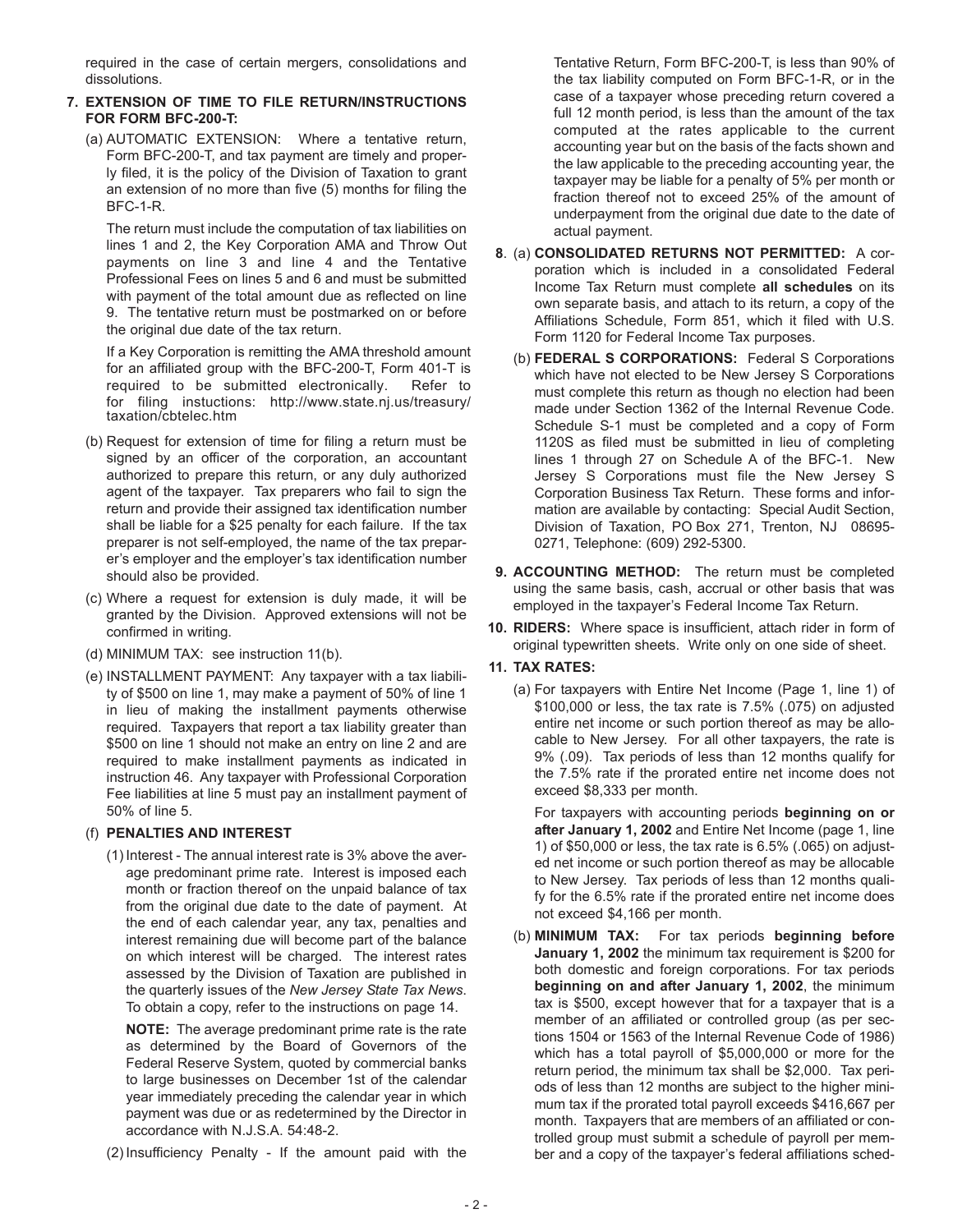ule, Form 851, with the return. **The minimum tax cannot be prorated. Zero (0) returns are not permitted.**

- **12. WHO MAY BE SUBJECT TO TAX:** Any domestic or foreign corporation, joint-stock company or association and any business conducted by a trustee or trustees wherein interest or ownership is evidenced by a certificate of interest or ownership or similar written instrument is subject to tax. This includes limited partnership associations organized pursuant to N.J.S.A. 42:3-1 et seq. and foreign limited partnership associations. No new limited partnership associations shall be formed in New Jersey after September 21, 1988. In general, limited liability companies are required to file for New Jersey purposes in the same manner that they report for Federal purposes.
- **13. CORPORATIONS REQUIRED TO FILE THIS RETURN:** Every corporation existing under the laws of the State of New Jersey, and every foreign corporation which (1) holds a general Certificate of Authority to do business in this State issued by the Secretary of State; or (2) holds a certificate, license or other authorization issued by any other State department or agency, authorizing the company to engage in corporate activity within this State; or (3) does business in this State; or (4) employs or owns capital within this State; or (5) employs or owns property in this State; or (6) maintains an office in this State, who, in addition, qualifies as one of the following: (a) a banking corporation defined at N.J.S.A. 54:10A-36, or (b) a financial corporation defined at N.J.A.C. 18:7-1.16. Taxpayer must complete Schedule A-5 and submit it attached to the BFC-1. See instruction 21. A foreign corporation that is a partner of a New Jersey partnership is deemed doing business in the state and should file a return.
- **14. SIGNATURE:** Each return must be signed by an officer of the corporation authorized to act to the effect that the statements contained therein are true. The fact that an individual's name is signed on the return shall be prima facie evidence that such individual is authorized to sign the return on behalf of the corporation. Tax preparers who fail to sign the return or provide their assigned tax identification number shall be liable for a \$25.00 penalty for each such failure. If the tax preparer is not self-employed, the name of the tax preparer's employer and the employer's tax identification number should also be provided. In the case of a corporation in liquidation or in the hands of a receiver or trustee, certification shall be made by the person responsible for the conduct of the affairs of such corporation.
- **15. FINAL DETERMINATION OF NET INCOME BY FEDERAL GOVERNMENT:** Any change made by the Internal Revenue Service which is attributable to the net income of the taxpayer corporation, whether the change is made on examination of Corporation Income Tax Return Form 1120, Form 1120S, or any other form used for reporting income for Federal tax purposes or any stockholder's return in which the taxpayer's net income or any portion thereof is reported, is required to be reported to the Division on an amended return within ninety (90) days.

**FEDERAL/STATE TAX AGREEMENT:** The New Jersey Division of Taxation and the Internal Revenue Service have entered into a Federal/State agreement for the mutual exchange of tax information to verify the accuracy and consistency of information reported on Federal and New Jersey tax returns.

**16. SCHEDULE A - COMPUTATION OF ENTIRE NET INCOME:** Every taxpayer must complete this schedule on the form provided. In lieu of completing lines 1 to 28, taxpayers, except for Federal S Corporations, may submit a copy of the corresponding Federal Income Tax return. See instruction 44. For New Jersey tax purposes, Federal S Corporations that have not elected to be New Jersey S Corporations will be taxed on the basis of its entire net income in the same manner and to the same extent as if no Federal income tax election were permissible or had been made. Refer to instruction 8.

- (a) (1) **GENERAL:** Where the corporation has filed a Federal Income Tax Return on its own separate basis, the figures shown at lines 1 to 28 must be the same as lines 1 to 28 on page 1, U.S. Federal Income tax Return, Form 1120.
	- (2) Where the corporation has not filed a separate Federal Income Tax Return, or where the figures shown at lines 1 to 28 are not the same as lines 1 to 28 respectively, on page 1, U.S. Federal Income Tax Return, taxpayer must explain and reconcile on rider.
	- (3) **CONSOLIDATED RETURNS ARE NOT PERMITTED:** A corporation which is included in a consolidated Federal Income Tax Return must complete lines 1 to 39 on its own separate basis without consolidation with any other corporation.
- (b) **Lines 8 and 9:** Add rider or schedules showing same information shown on Federal Form 1120, schedule D, and/or Form 4797.
- (c) **Line 28:** This line must agree with line 28, page 1 of the taxpayer's unconsolidated Federal Form 1120 or 1120-A whichever is applicable. 1120S filers which have not elected to be New Jersey S Corporations must report the amount from line 7, Schedule S-1 of the BFC-1.
- (d) **Line 29:** Include any interest income that was not taxable for Federal Income Tax purposes, and was not included in total income reported on line 28, Schedule A.
- (e) **Line 30:** Enter the total amount of interest deducted on Schedule A that was paid to related members and reported on Schedule G, Part I.
- (f) **Line 31:** Enter the total taxes paid or accrued to the United States, a possession or territory of the United States, a state, a political subdivision thereof, or the District of Columbia, or to any foreign country, state, province, territory or subdivisions thereof, on or measured by profits or income, business presence or business activity, including any foreign withholding tax, or any sales and use tax paid by a utility vendor, taken as a deduction in Schedule A and reflected in line 37. Refer to instruction 28.
- (g) **Line 32:** Enter the depreciation and other adjustments from Schedule S. (Refer to instruction 43).
- (h) **Line 33(a): DEDUCTION FOR IRC SECTION 78 GROSS- UP:** The portion of any IRC Section 78 gross-up included in dividend income on line 4, Schedule A that is not excluded from entire net income on line 37, may be treated as deduction. Attach a copy of federal foreign tax credit form 1118.

**Line 33(b):** Report amounts of (1) adjustments not otherwise specifically provided for, (2) gross income, less deductions and expenses in connection therewith, from sources outside the United States, not included in Federal taxable income, and (3) the add back of any deductions for research and experimental expenditures, to the extent that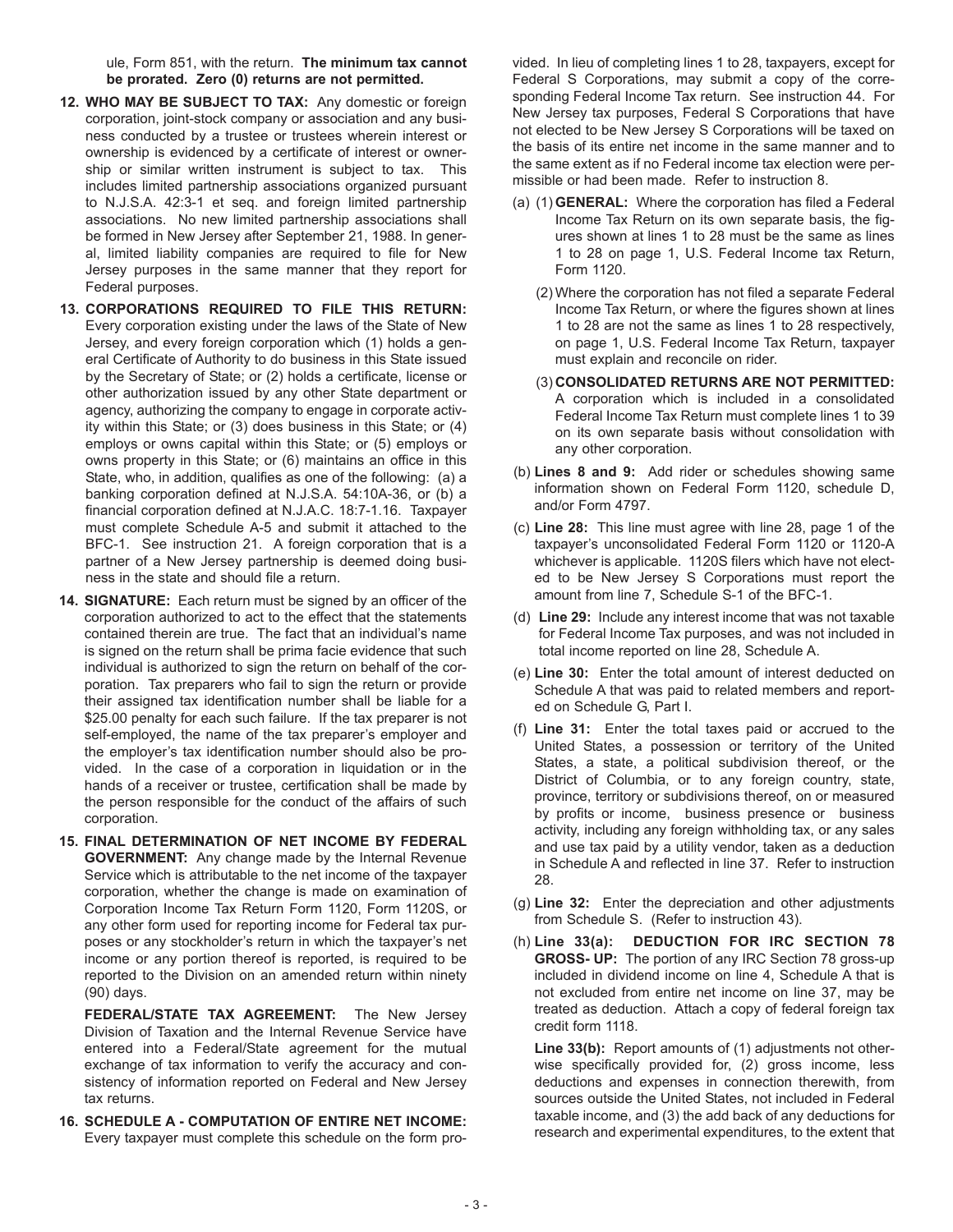those research and experimental expenditures are qualified research expenses or basic research payments for which an amount of credit is claimed pursuant to section 1 of P.L.1993,c.175 (C.54:10A-5.24) unless those research and experimental expenditures are also used to compute a federal credit claimed pursuant to section 41 of the federal Internal Revenue Code of 1986, 26 U.S.C. s.41.. Attach separate riders explaining fully such items.

**Line 33(c):** Enter the net effect of the elimination of nonoperational activity or non-unitary partnership income and expenses from Schedule O, Part I, line 36.

**Line 33(d):** Enter the total amount of interest and intangible expenses and costs deducted on Schedule A that was paid to related members and reported on Schedule G, Part II.

(i) **Line 35:** A net operating loss for a taxable year may be carried forward as a net operating loss deduction to a succeeding year. A net operating loss is the excess of allowable deductions over gross income used in computing entire net income. Neither a net operating loss deduction nor the dividend exclusion is an allowable deduction in computing a net operating loss. The statute authorizes a carryover of the deduction for seven years. Report net operating loss information on Schedule A-1. Refer to instruction 17.

**The deduction for a net operating loss carryover is prohibited for periods beginning in calendar years 2002 and 2003.** Any net operating loss deduction that is disallowed due to this prohibition shall be extended by two years. A net operating loss in periods beginning in calendar years 2002 or 2003 does not stay a prior period net operating loss from expiration.

- (j) **Line 37:** Dividends from all sources must be included in Schedule A. However, an exclusion from entire net income for certain dividend income may be taken as indicated in Schedule R. Taxpayer may not include money market fund income as part of the dividend exclusion. The amount of the dividend exclusion allowed to be taken as a deduction is limited to the amount of income reported on line 36 of Schedule A for that tax year.
- (k) **Line 38:** INTERNATIONAL BANKING FACILITY-ELIGI-BLE NET INCOME MAY BE EXCLUDED FROM ENTIRE NET INCOME: Effective January 5, 1984, a banking corporation which is operating as an International Banking Facility may exclude the eligible net income of the I.B.F. from its entire net income. Rules detailing the specific treatment have been published.
- (l) **RIGHT OF DIRECTOR TO CORRECT DISTORTIONS OF NET INCOME:** The Director is authorized to adjust and redetermine items of gross receipts and expenses as may be necessary to make a fair and reasonable determination of tax payable under the Corporation Business Tax Act. For details regarding the conditions under which this authority may be exercised, refer to regulation N.J.A.C. 18:7-5.10.
- **17. SCHEDULE A-1 NET OPERATING LOSS DEDUCTION AND CARRYOVER:** Complete this schedule if a net operating loss has been carried forward from a previous tax year. Use lines 1 through 7, columns 1 through 4 to compute the net operating loss from a previous tax year or years. Determine the amount of the net operating loss by adding back to the income/loss reported on Schedule A, line 28, all New Jersey adjustments except for the dividend and I.B.F. exclusions for

that tax year. The amount of a net operating loss allowed to be taken as a deduction is limited to the amount of income reported on line 34 of Schedule A for that tax year. Use lines 8 through 14 in columns 1 and 4 to report for each year a net operating loss deduction is taken, the amount of the previous year's net operating loss used to offset entire net income before the dividend exclusion. The net amount reported on line 15 represents the unused net operating loss carryover available for future use. The deduction for a net operating loss carryover is prohibited for periods beginning in calendar years 2002 and 2003. Any net operating loss deduction that is disallowed due to this prohibition shall be extended by two years. If space is insufficient due to the filing of more than one tax return for the same tax year, attach a rider to report the required information.

- **18. SCHEDULE A-2 COST OF GOODS SOLD:** The amounts reported on this schedule must be the same as the amounts reported on the taxpayer's Federal income tax return. When calculating the AMA, corporations must calculate the Cost of Goods Sold per the AMA instructions.
- **19. SCHEDULE A-3 SUMMARY OF TAX CREDITS:** This schedule must be completed if one or more tax credits are claimed for the current tax period. The total on line 14 must equal the amount reported on page 1, line 12. Refer to instruction 45 for tax credit information.
- **20. SCHEDULE A-4 SUMMARY SCHEDULE: Every corporation must complete this schedule.** Report the information on lines 1 through 12 from the return schedules indicated. The historical information is required for the current year and prior 3 years.
- **21. SCHEDULE A-5 GROSS INCOME TEST FOR FINANCIAL BUSINESSES:** Financial businesses must derive 75% of their gross income from the financial activities enumerated at N.J.A.C. 18:7-1.16(a)1 through (a)7. Qualifying corporations must complete Schedule A-5 and file it along with the tax return form BFC-1. Taxpayers who do not meet the 75% gross income test must file the Corporation Business Tax Return, form CBT-100. If further information is required regarding this schedule, direct inquiries to: Special Audit Section, Division of Taxation, PO Box 271, Trenton, NJ 08695- 0271, Telephone: (609) 292-5300.
- **22. SCHEDULE AM ALTERNATIVE MINIMUM ASSESSMENT FOR BFC CORPORATIONS:** For privilege periods beginning on or after January 1, 2002, all New Jersey taxpayers are required to pay a New Jersey Corporate Tax computed pursuant to Section 5 of P.L. 1945, (C.54:10A-5), or the elected Alternative Minimum Tax, whichever is greater. There are two methods of determining the Alternative Minimum assessment; (a) based upon New Jersey Gross Receipts, and (b) based upon New Jersey Gross Profits.

**PART I -** computes New Jersey gross receipts, which equals the total of (1) sales of tangible personal property where shipment is made to points within this state, appropriation to the orders where shipment is made to points within this state, (2) services performed within the state, (3) rentals from properties situated, and royalties from the use of patents or copyrights, within the state, and (4) all other business receipts earned within the state.

**PART II** - New Jersey gross receipts from Part I are used in Part II to compute New Jersey gross profits. This is calculated by subtracting New Jersey cost of goods sold from New Jersey gross receipts. New Jersey cost of goods sold is computed by multiplying the total cost of goods sold (from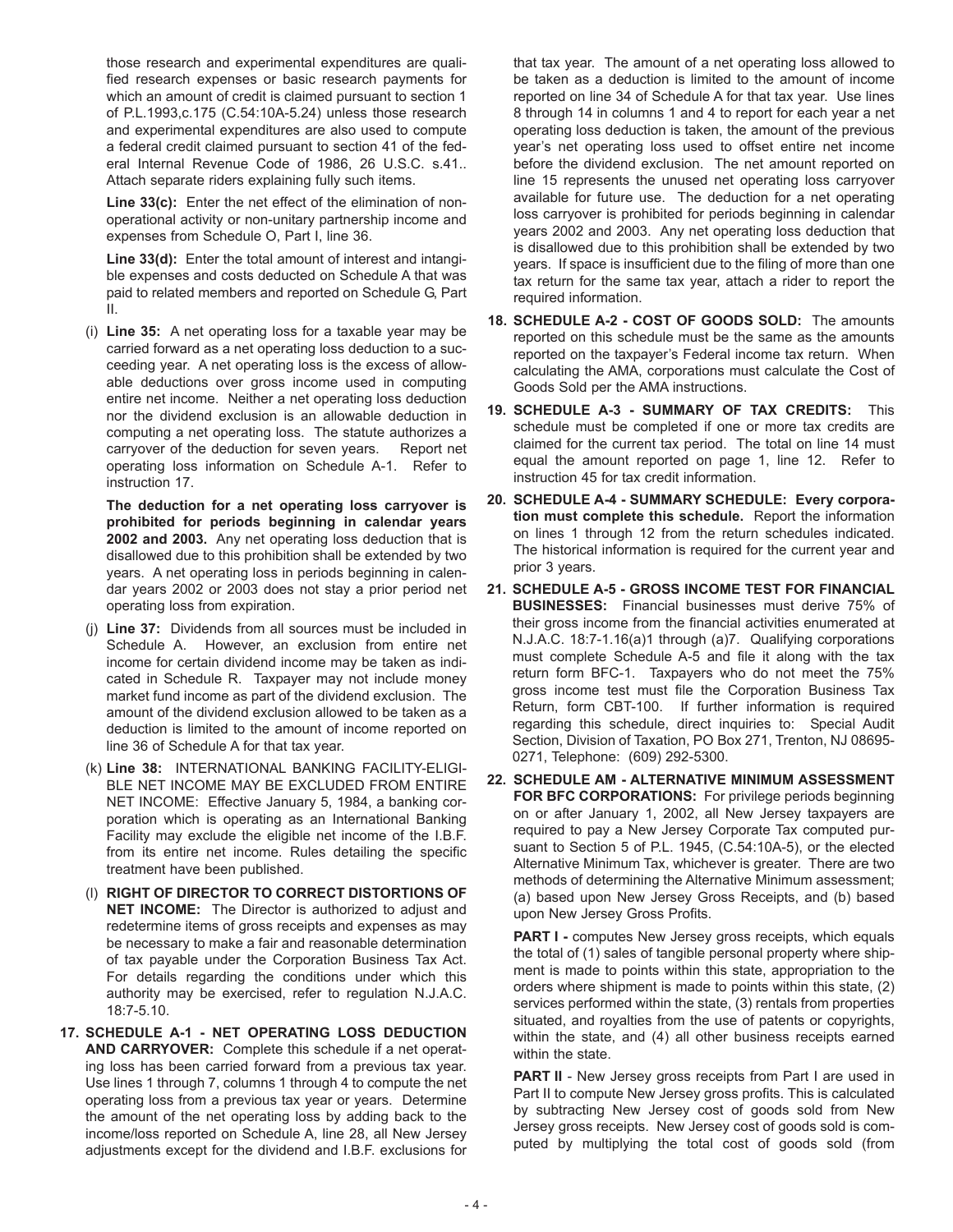Schedule A-2, line 8) by the New Jersey allocation factor (from Schedule J, Part III, line 5).

NJ Gross Receipts (from Schedule AM, Part I, line 6)

- NJ Cost of Goods Sold (from Schedule AM, Part II, line 4)
- = New Jersey Gross Profits

**PART III -** reports the New Jersey Gross Receipts and the New Jersey Costs of Goods Sold historically for the current year and the past 3 years.

**NOTE:** For taxpayers who were not required to file New Jersey CBT returns for any or all of the three prior privilege periods, enter N/A on the appropriate line(s).

**PART IV -** Computing the Alternative Minimum Assessment based on Gross Profits: Enter amount of New Jersey Gross Profits (from Part II, line 5) on Schedule AM, Part IV, line 1. If New Jersey Gross Profits are:

- (a) less than or equal to \$1,000,000, the Alternative Minimum Assessment based on Gross Profits will be zero;
- (b) greater than \$1,000,000, but not over \$10,000,000, the Alternative Minimum Assessment will be .0025 times the gross profits in excess \$1,000,000, multiplied by the AM exclusion rate of 1.11111;
- (c) greater than \$10,000,000, but not over \$15,000,000, the Alternative Minimum Assessment will be the gross profits multiplied by .0035;
- (d) greater than \$15,000,000, but not over \$25,000,000, the Alternative Minimum Assessment will be the gross profits multiplied by .006;
- (e) greater than \$25,000,000, but not over \$37,500,000, the Alternative Minimum Assessment will be the gross profits multiplied by .007;
- (f) greater than \$37,500,000, the Alternative Minimum Assessment will be the gross profits multiplied by .008.

**PART V** - Computing the Alternative Minimum Assessment based on Gross Receipts: New Jersey gross receipts are used in Schedule AM, Part V to determine the amount of tax due under the gross receipts method. This method takes New Jersey gross receipts and multiplies them by a certain percentage based on the receipt amount.

Enter amount of New Jersey Gross Receipts (from Part I, line 5) on Schedule AM, Part V, line 1. If New Jersey gross receipts are:

- (a) less than or equal to \$2,000,000, the Alternative Minimum Assessment based on Gross Receipts will be zero;
- (b) greater than \$2,000,000, but not over \$20,000,000, the Alternative Minimum Assessment will be .00125 times the gross receipts in excess \$2,000,000, multiplied by the AMA exclusion rate of 1.11111;
- (c) greater than \$20,000,000, but not over \$30,000,000, the Alternative Minimum Assessment will be the gross receipts multiplied by .00175;
- (d) greater than \$30,000,000, but not over \$50,000,000, the Alternative Minimum Assessment will be the gross receipts multiplied by .003;
- (e) greater than \$50,000,000, but not over \$75,000,000, the Alternative Minimum Assessment will be the gross receipts multiplied by .0035;
- (f) greater than \$75,000,000, the Alternative Minimum Assessment will be the gross receipts multiplied by .004.

**PART VI** - For the first privilege period, the taxpayer has the

option to select the computation method of the Alternative Minimum Assessment, either based on Gross Profits or Gross Receipts. However, once selected, the method must be employed for that privilege period, and for the next succeeding four privilege periods.

The maximum Alternative Minimum Assessment for an individual corporation for a privilege period will be \$5,000,000. Taxpayer will enter the lesser of the elected alternative minimum assessment (from Schedule AM, Part VI, line 4), or \$5,000,000, on Schedule AM, Part V, line 5. Taxpayer will enter amount from Schedule AM, Part IV, line 5, on Page 1 of BFC-1-R, line 14.

The amount of tax due for the privilege period will be the greater of the elected Alternative Minimum Assessment, or the traditional Corporate tax (computed pursuant to Section 5 of P.L. 1945, (C.54:10A-5)).

**PART VII** - Enter the name of the appointed Key Corporation of the affiliated group on line 1 if the group is claiming the AMA threshold limit of \$20,000,000. Enter the Federal Identification Number (FID) of the appointed Key Corporation on line 2.

- **23. SCHEDULE B BALANCE SHEET:** Every taxpayer must complete this schedule. The amounts reported must be the same as the year end figures shown on the taxpayer's books. A taxpayer that is included in a consolidated Federal income tax return must complete this schedule on its own separate basis.
- **24. SCHEDULE C RECONCILIATION OF INCOME PER BOOKS WITH INCOME PER RETURN AND SCHEDULE C-1-ANALYSIS OF UNAPPROPRIATED RETAINED EARN-INGS PER BOOKS:**
	- (a) Every corporation must complete these schedules or submit legible copies of Schedules M-1 and M-2 from their unconsolidated Federal Form 1120. For requirements relating to reproduction of Federal tax schedules, see instruction 30.
	- (b) Line 8 of Schedule M-2 must correspond with the unappropriated retained earnings reported for the end of the tax year on Schedule B.
- **25. SCHEDULE E GENERAL INFORMATION:** All taxpayers must answer all questions on this schedule. In addition, riders must be submitted where necessary in answering the questions.
- **26. SCHEDULE F CORPORATE OFFICERS GENERAL INFORMATION AND COMPENSATION:** All applicable information should be provided for each corporate officer regardless of whether or not compensation was received.
- **27. SCHEDULE G PART I INTEREST:** Interest paid, accrued, or incurred to related members which was deducted in computing taxable net income on line 28 of Schedule A must be reported on Schedule G, Part I. Enter the total of such interest expense on line 30 of Schedule A. Do not include interest expenses and costs that were deducted directly or indirectly for, related to, or in connection with the direct or indirect acquisition, maintenance, management, ownership, sale, exchange, or disposition of intangible property in Part I. These expenses and costs are, however, required to be included in Part II.

**SCHEDULE G - PART II - INTEREST EXPENSES AND COSTS AND INTANGIBLE EXPENSES AND COSTS:** Interest expenses and costs and intangible expenses and costs directly or indirectly paid, accrued, or incurred to, or in connection directly or indirectly with one or more direct or indi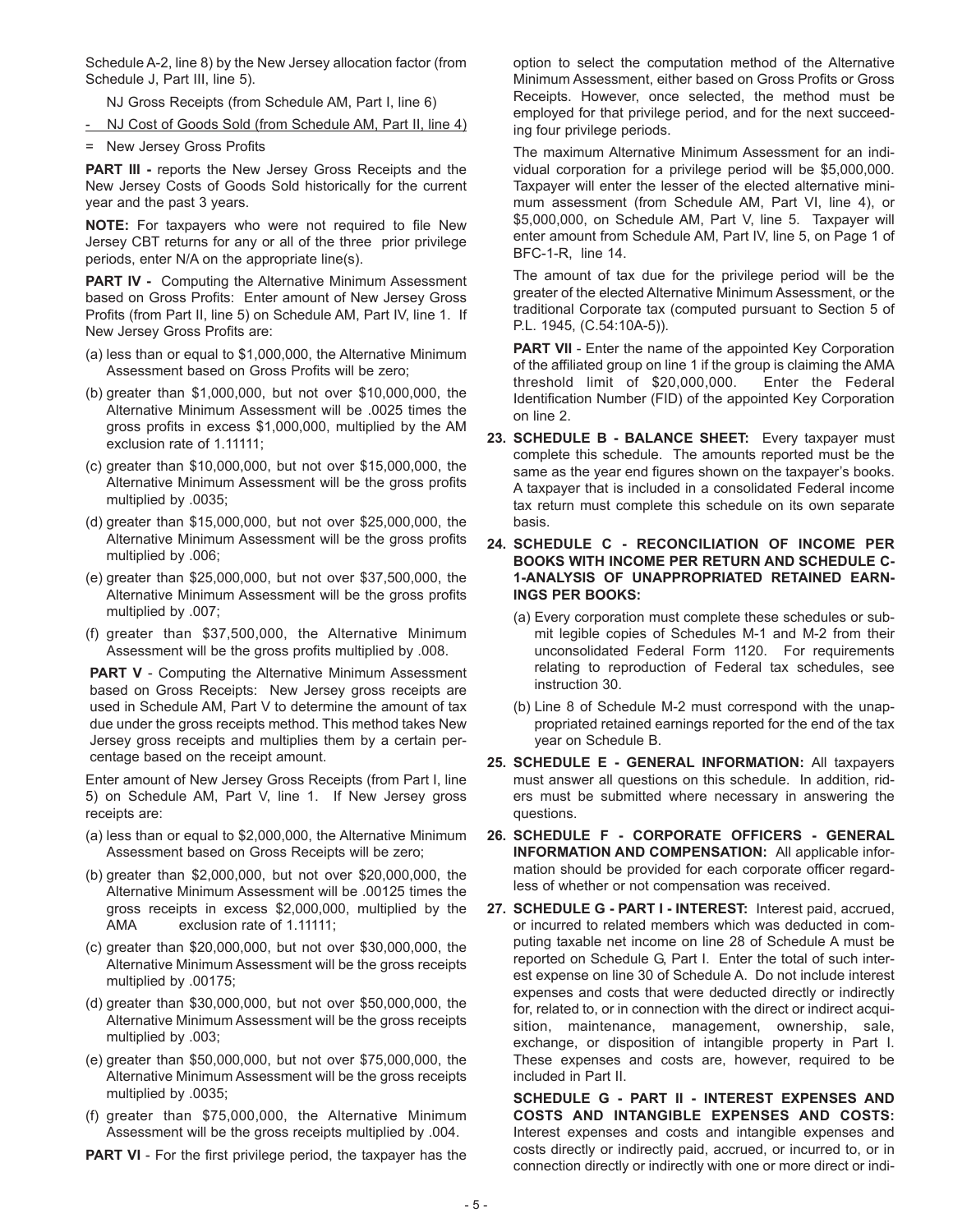rect transactions with one or more related members which were deducted in computing taxable net income on line 28 of Schedule A must be reported on Schedule G, Part II. Enter the total of such intangible expenses and costs on line 33(d) of Schedule A.

**Exceptions:** If the taxpayer is claiming an exception to the disallowance of the expense reported in Part I or Part II, then the taxpayer must complete and attach Schedule G-2. This schedule may be obtained from Taxpayer Forms Services, which can be contacted by following the instructions on page 14.

#### **Definitions:**

**Related membe**r means a person that, with respect to the taxpayer during all or any portion of the privilege period is (1) a related entity, (2) a component member as defined in subsection (b) of section 1563, of the federal Internal Revenue Code of 1986, 26 U.S.C. s.1563, (3) a person to or from whom there is attribution of stock ownership in accordance with subsection (e) of section 1563 of the federal Internal Revenue Code of 1986, 26 U.S.C. s.1563 or (4) a person that, notwithstanding its form of organization, bears the same relationship to the taxpayer as a person described in (1) through (3) of this definition.

**Related entity** means (1) a stockholder who is an individual or a member of the stockholder's family enumerated in section 318 of the federal Internal Revenue Code of 1986 26 U.S.C. s.318, if the stockholder and the member's of the stockholder's family own, directly, indirectly, beneficially or constructively, in the aggregate, at least 50% of the value of the taxpayer's outstanding stock; (2) a stockholder, or a stockholder's partnership, limited liability company, estate, trust or corporation, if the stockholder and the stockholder's partnerships, limited liability companies, estates, trusts and corporations own directly, indirectly, beneficially or constructively, in the aggregate, at least 50% of the value of the taxpayer's outstanding stock; or (3) a corporation, or a party related to the corporation in a manner that would require an attribution of stock from the corporation to the party or from the party to the corporation under the attribution rules of the federal Internal Revenue Code of 1986, 26 U.S.C. s.318, if the taxpayer owns, directly, indirectly, beneficially or constructively, at least 50% of the value of the corporation's outstanding stock. The attribution rules of the federal Internal Revenue Code of 1986, 26 U.S.C. s.318, shall apply for purposes of determining whether the ownership requirements of this definition have been met.

**Intangible expenses and costs** includes (1) expenses, losses, and costs, for, related to, or in connection directly or indirectly with the direct or indirect acquisition, use, maintenance or management, ownership, sale, exchange, or any other disposition of intangible property to the extent such amounts are allowed as deductions or costs in determining taxable income before operating loss deduction and special deductions for the taxable year under the federal Internal Revenue Code of 1986, 26 U.S.C. s.1 et seq., (2) losses related to, or incurred in connection directly or indirectly with factoring transactions or discounting transactions, (3) royalty, patent, technical and copyright fees, (4) licensing fees, and (5) other similar expenses and costs.

**Intangible Property** means patents, patent applications, trade names, trademarks, service marks, copyrights, mask works, trade secrets and similar types of intangible assets.

**Intangible Interest Expenses and Costs** means amounts directly or indirectly allowed as deductions under section 163

of the federal Internal Revenue Code of 1986 26 U.S.C. s.163, for purposes of determining taxable income under the code to the extent such expenses and costs are directly or indirectly for, related to, or in connection with the direct or indirect acquisition, maintenance, management, ownership, sale, exchange or disposition of intangible property.

- **28. SCHEDULE H TAXES:** Itemize all taxes which were in any way deducted in arriving at taxable net income, whether reflected at line 2 (Cost of goods sold and/or operations), line 17 (Taxes), line 26 (Other deductions) or anywhere else on Schedule A. Also refer to instruction 16(f).
- **29. SCHEDULE I CERTIFICATION OF INACTIVITY:** In lieu of completing the entire tax return, an inactive corporation may complete this schedule and attach it to a completed page 1 of the tax return. Payment for the related minimum tax and the installment payment (if applicable) must be submitted with page 1 of the BFC-1-R. An inactive corporation is a corporation that, during the entire period covered by the tax return, did not conduct any business, did not have any income, receipts or expenses, and did not own any assets.
- **30. OPTIONAL COPIES OF SCHEDULES C AND C-1:** Any taxpayer that files an unconsolidated Federal Form 1120 with the Internal Revenue Service may submit copies of Schedules M-1 and M-2 of that return in lieu of completing Schedules C and C-1 of the BFC-1-R. Such copies or reproductions must be facsimiles of the complete schedules, they must be of good legibility and on paper of substantially the same weight and texture, and of a quality at least as good as that used in the official form, BFC-1-R. They must also be of the same size as that of the official schedules, both as to the overall dimensions of the paper and the image reproduced thereon.

Separate pages must be fastened together in proper order and must be attached to the return form. The taxpayer's full name and identifying number must be typed or printed on each reproduced page or copy.

- **31. SCHEDULE J PART I GENERAL INSTRUCTIONS REGARDING ALLOCATION OF ADJUSTED ENTIRE NET INCOME:**
	- (a) **WHO IS PERMITTED TO ALLOCATE:** No domestic or foreign corporation is permitted to allocate less than 100% of its adjusted entire net income to New Jersey, unless, during the period covered by the return, it **actually maintained a regular place of business outside of New Jersey** other than a statutory office.
	- (b) **DEFINITION OF REGULAR PLACE OF BUSINESS:** A "regular place of business" is any bona fide office (other than a statutory office), factory, warehouse, or other space of the taxpayer which is regularly **MAINTAINED, OCCU-PIED** and **USED** by the taxpayer in carrying on its business and in which one or more regular employees are in attendance. To maintain a place of business, the taxpayer must either own or rent the premises. That cost must be borne directly by the taxpayer and not by some related entity or person.
	- (c) **ALLOCATION PERCENTAGES:** In computing the allocation factor in Schedule J, division must be carried to six decimal places, e.g., .123456.
	- (d) **ELECTION TO ALLOCATE:** If the taxpayer is entitled to allocate, the election should be made with the filing of the BFC-1-R return regardless of the amount of income reported on line 39 of Schedule A. Schedule J must be completed to validate the election.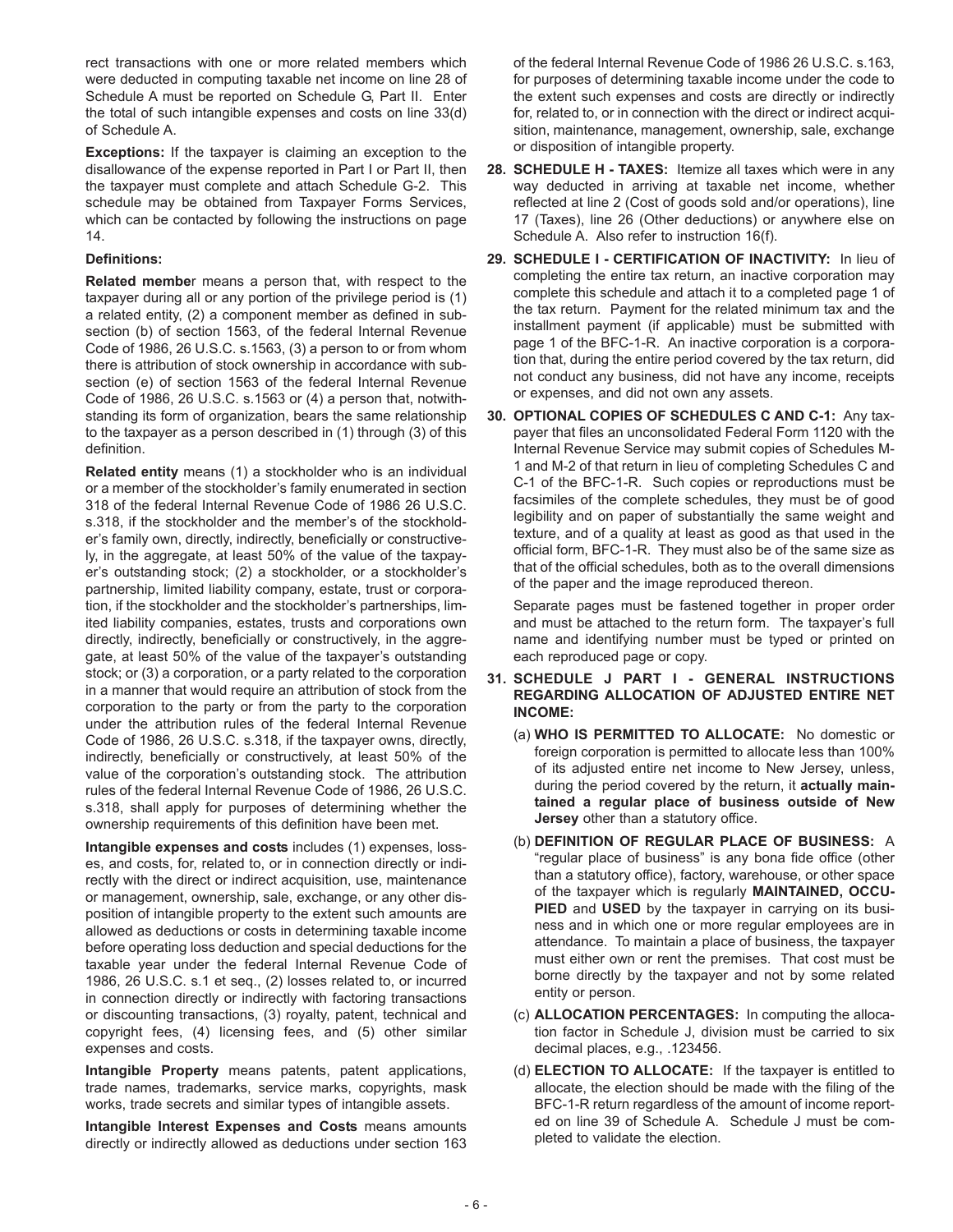- (e) Only the receipts, property and payroll expenses attributable to operational activity are to be used in computing the allocation factor denominators.
- (f) Taxpayers that exclude I.B.F. income on Schedule A, line 38 must exclude all property, receipts, and wages used in generating the I.B.F. income from the computation of the allocation factor.
- **32. SCHEDULE J PART II AVERAGE VALUES:** Average value is generally computed on a quarterly basis where the taxpayer's accounting practice permits such computation. At the option of the taxpayer or the State, a more frequent basis (monthly, weekly or daily) may be used. Where the taxpayer's accounting practice does not permit computation of average value on a quarterly or more frequent basis, semi-annual or annual frequency may be used only where no distortion of average value results. If any basis other than quarterly is used, state the basis and reasons for use thereof on a rider.

The average values of real and tangible personal property owned which are used in determining the property fraction of the allocation factor are based on book value. The numerator and denominator must take into account accumulated depreciation deferred for net income purposes where the taxpayer accounts for its property on its books on a Federal income tax basis. Rented or leased property is valued at eight times its annual rent, including any amounts (such as taxes) paid or accrued in addition to or in lieu of rent during the period covered by the return. All other property which is used by the taxpayer but is neither owned, rented or leased, should be valued at book value, however, if no such book value exists, the market value of the property should be used.

- **33. SCHEDULE J PART III COMPUTATION OF ALLOCATION FACTOR:** This schedule may be omitted if the taxpayer does not maintain a regular place of business outside this State other than a statutory office, in which case the tax law requires the allocation factor to be 100%.
	- (a) However, if the allocation factor is 100% but the taxpayer in fact pays tax to another state based on or measured by income which is included on Schedule A of this return, it may compute a reduction in its N.J. Corporation Business Tax under certain conditions. Refer to N.J.A.C. 18:7-8.3 for eligibility and the method of computing such reduction. A copy of this regulation can be obtained from Taxpayer Forms Services, which can be contacted by following the instructions on page 14.
	- (b) **Line 1 PROPERTY FRACTION:** For general information regarding method of valuation in arriving at average values, see instruction 31. Tangible personal property is within New Jersey if and so long as it is physically situated or located here. Property of the taxpayer held in New Jersey by an agent, consignee or factor is (and property held outside New Jersey by an agent, consignee or factor is not) situated or located within New Jersey. Property, while in transit from a point outside New Jersey to a point in New Jersey or vice versa does not have a fixed situs either within or outside the State and, therefore, will not be deemed to be "situated" or "located" either within or outside New Jersey and accordingly the average value of such property should be omitted from both the numerator and the denominator of the property fraction. Ships, aircraft, satellites used in the communications industry, and other mobile or movable property are subject to the specific rules defined in N.J.A.C. 18:7-8.4.
	- (c) **Line 2(a) RECEIPTS FRACTION:** Receipts from sales

of tangible personal property are allocated to New Jersey where the goods are shipped to points within New Jersey.

Receipts from the sale of goods are allocable to New Jersey if shipped to a New Jersey or a non-New Jersey customer where possession is transferred in New Jersey. Receipts from the sale of goods shipped to a taxpayer from outside of New Jersey to a New Jersey customer by a common carrier are allocable to New Jersey. Receipts from the sale of goods shipped from outside of New Jersey to a New Jersey location where the goods are picked up by a common carrier and transported to a customer outside of New Jersey are not allocable to New Jersey.

Receipts from the following are allocable to New Jersey; services performed in New Jersey; rentals from property situated in New Jersey; royalties from the use in New Jersey of patents or copyrights; all other business receipts earned in New Jersey.

#### (d) **Lines 2(e) and 2(g)**

- (1) **RECEIPTS FROM SALES OF CAPITAL ASSETS:** Receipts from sales of capital assets (property not held by the taxpayer for sale to customers in the regular course of business), either within or outside New Jersey, should be included in the numerator and the denominator based upon the net gain recognized and not upon gross selling prices. Where the taxpayer's business is the buying and selling of real estate or the buying and selling of securities for trading purposes, gross receipts from the sale of such assets should be included in the numerator and the denominator of the receipts fraction.
- (2) **DIVIDEND INCOME:** The amount of dividends excluded from entire net income at line 38, Schedule A, must not be included in the numerator or denominator of the receipts fraction.
- (3) **INTERNATIONAL BANKING FACILITY INCOME:** The amount of International Banking Facility income excluded from adjusted entire net income at Item 38, Schedule A, should not be included in the numerator or denominator of the receipts fraction.
- (e) Receipts that have not been included in the numerator of apportionment factor of another taxing jurisdiction's tax return based on income or measured by profits, business presence or business activity, either on its own separate entity base or as part of a consolidated return, shall be excluded from the denominator. Receipts that are "throwback sales" in another jurisdiction also shall be excluded from the denominator.
- (f) **Lines 2(j) and 2(k)**  The percentage of receipts in New Jersey should be entered on both lines 2(j) and 2(k) to effect a double-weighted receipts fraction in the computation of the allocation factor.
- (g) **Line 3 PAYROLL FRACTION:** In general, a taxpayer reporting to the Division of Employment Security in the New Jersey Department of Labor will allocate to New Jersey all wages, salaries and other personal service compensation, etc., reportable to that Division, including the portions thereof, in individual cases, in excess of taxable wages. All executive salaries are includible in both the numerator and denominator. See N.J.S.A. 54:10A-7 for the definition of wages, salaries and other personal services compensation allocable to New Jersey.

(h) **ALLOCATION FACTOR - GENERAL:** The allocation fac-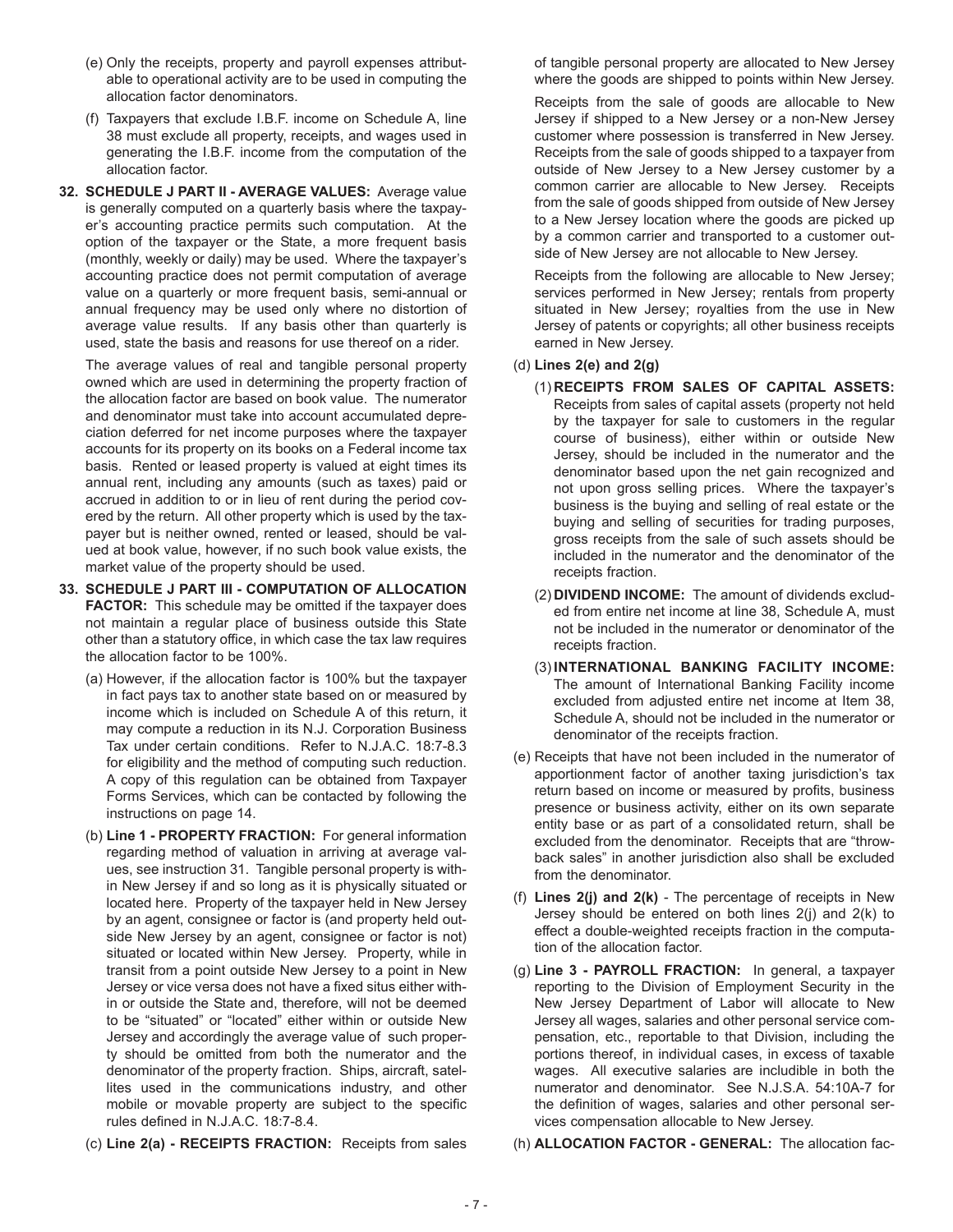tor is computed by adding together the percentages shown at lines 1(c), 2(h), 2(i) and 3(c) of Schedule J, Part III for the period covered by the return, and dividing the total of the percentages by four (4). However, if the property or payroll fraction is missing, the remaining percentages are added and the sum is divided by three. If the receipts fraction is missing, the other two percentages are added and the sum is divided by two. If two of the fractions are missing, the remaining percentage may be used as the allocation factor. A fraction is not missing merely because its numerator is zero, but is missing if its denominator is zero.

If there is a declaration of nonoperational income, expenses, or assets from Schedule O, those items attributable to the non-operational activity should be excluded from the denominator of all three fractions of the allocation factor.

- **34. SCHEDULE J PART IV:** Provide the name of the jurisdiction for which the receipts have not been included in a tax return apportionment numerator and the total amount of those receipts.
- **35. SCHEDULE J PARTS V and VI:** Only corporations claiming the affiliated group throw out limitation must complete Schedule J, Parts V and VI. Part V must be completed to identify the Key Corporation of the affiliated group who will be reporting and remitting the increase tax effect limitation (\$5,000,000). Part VI is a schedule for the computation of the Throw Out Tax to be completed if the taxpayer is a member of an affiliated or controlled group whose aggregate combined change in tax liability exceeds \$5,000,000 due to the throw out of receipts.

Taxpayers claiming the throw out limitation must use the allocation factor reported on Schedule J, Part VI, line 15, to compute their individual tax liability. Enter this number on page 1, line 2 of the Corporation Business Tax Return. Taxpayers NOT claiming the throw out limitation must use the allocation factor reported on Schedule J, Part III, line 5. Enter this number on page 1, line 2 of the Corporation Business Tax Return.

- **36. SCHEDULE L ALLOCATION OF NEW JERSEY CORPO-RATION BUSINESS TAX FOR BANKING AND FINANCIAL CORPORATIONS AMONG NEW JERSEY MUNICIPALI-TIES:**
	- (a) Column I Taxpayer must list all offices maintained in this State,by first indicating the exact taxing district (municipality) and secondly the county. NOTE: The mailing address of an office is not necessarily the taxing district.
	- (b) Column II (1) In the case of banking corporations, the deposit balances are to be used; (2) and in the case of financial corporations, the receipts allocable to such location are to be used.
	- (c) Column III The percentage indicated is based on the individual deposit balances for banking corporations or receipts for financial corporations divided by total deposit balances in New Jersey, or total receipts in New Jersey, respectively.
	- (d) Totals required at bottom of Columns II and III are the sum of the individual taxing district amounts and percentages. Total percentage reported at Column III must equal 100%. Also, each individual computation should be carried to six decimal places.
	- (e) Insert name and Federal I.D. number at top of page.
- **37. SCHEDULE N NEXUS IMMUNE ACTIVITY DECLARA-TION:** Foreign corporations that claim their income is immune from taxation pursuant to Public Law 86-272, 15 U.S.C. §381

et seq., must complete Schedule N and file it with the BFC-1- R. This schedule may be obtained from Taxpayer Forms Services, which can be contacted by following the instructions on page 14.

- **38. SCHEDULE O NONOPERATIONAL ACTIVITY:** Corporations that claim to have nonoperational activity, nonoperational assets or non-unitary partnership investments must complete Schedule O and file it with the BFC-1-R. This schedule may be obtained from Taxpayer Forms Services, which can be contacted by following the instructions on page 14.
- **39. SCHEDULE P SUBSIDIARY INVESTMENT ANALYSIS:** Itemize the investment in each subsidiary company, showing the name of each subsidiary, the percentage of interest held in each company, the individual book value included in the balance sheet for each subsidiary investment and the amount of dividends received from each subsidiary which is included in gross income on Schedule A. Do not include advances or other receivables due to subsidiaries in the book value reported at Column 3.
- **40. SCHEDULE P-1 PARTNERSHIP INVESTMENT ANALY-SIS:** Itemize the investment in each partnership, limited liability company and any other entity which is treated for Federal tax purposes as a partnership. List the name, the Federal Identification Number, and the date and state where organized for each partnership. Also, check the type of ownership (general or limited), the tax accounting method used to reflect your share of partnership activity on this return (flow through method or separate accounting) and whether or not the partnership has nexus in New Jersey. Itemize in Column 7 the amount of tax payments made on behalf of the taxpayer by partnership entities. Carry the total amount of taxes paid on behalf of taxpayer to page 1, line 21(a). Attach a copy of schedule NJ-K-1 from form NJ-1065 if the partnership is filing in New Jersey, or the Federal Schedule K-1 if not. Any one member limited liability company should be included on this schedule. Corporations who claim that their partnership investments are non-unitary and therefore are utilizing the Separate Tax Accounting Method must complete Schedule O to report this activity and compute the appropriate amount of tax.

#### **41. SCHEDULE PC - PER CAPITA LICENSED PROFESSION-AL FEE:**

- (a) Professional Corporations (PC) formed under NJSA 14A:17-1 et. seq. or any similar laws of a possession or territory of the US, a state, or political subdivision thereof, are liable for a fee on Licensed Professionals.
- (b) Per NJSA 14A:17-3, examples of licensed professionals are: certified public accountants, architects, optometrists, professional engineers, land surveyors, land planners, chiropractors, physical therapists, registered professional nurses, dentist, osteopaths, physicians and surgeons, doctors of medicine, doctors of dentistry, podiatrists, chiropodists, veterinarians and, subject to the Rules of the Supreme Court, attorneys-at-law.
- (c) The fee is \$150 per professional providing there are more than 2 in the PC. The fee is assessed on professionals that are owners, shareholders, and/or employees of the Professional Corporation. The number of professionals should be calculated using a quarterly average. The fee is limited to \$250,000 per year.
- (d) In the event of a period shorter than a year, the fee and limit may be prorated by months. A fraction of a month is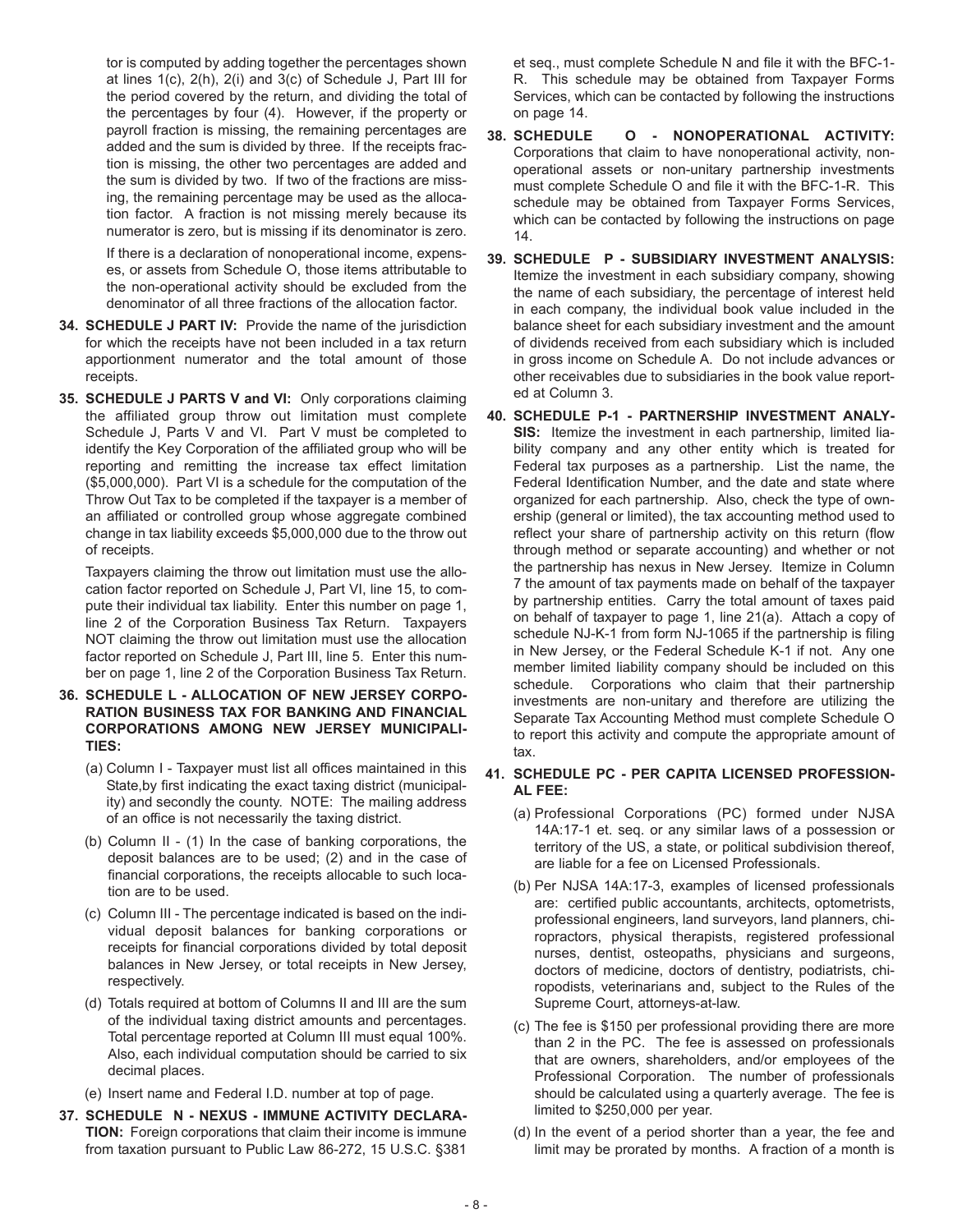deemed to be a month.

- (e) Line 2 Installment Payment: A fifty percent (50%) prepayment towards the subsequent year's fee is required with the current year's return.
- (f) Line 6 Credit: Amount to be credited towards next year's fee. This fee is not eligible for refund.
- **42. SCHEDULE R DIVIDEND EXCLUSION:** Taxpayers may exclude from entire net income 100% of dividends from qualified subsidiaries, if such dividends were included in the taxpayer's gross income on Schedule A. A qualified subsidiary is defined as ownership by the taxpayer of at least 80% of the total combined voting power of all classes of stock entitled to vote and at least 80% of the total number of shares of all other classes of stock, except non-voting stock which is limited and preferred as to dividends. With respect to other dividends, the exclusion shall be limited to 50% of such dividends included in the taxpayer's gross income on Schedule A, provided the taxpayer owns at least 50% of voting stock and 50% of the total number of shares of all other classes of stock. Taxpayers shall not include money market fund income as part of the dividend exclusion. Refer to instruction 16(j).
- **43. SCHEDULE S DEPRECIATION AND SAFE HARBOR LEASING:** All taxpayers except for gas, electric and gas and electric utilities (who must complete Schedule S, Part III), must complete this schedule and must submit a copy of a completed Federal Depreciation Schedule, Form 4562 even if it is not required for Federal purposes. Schedule S provides for adjustments to depreciation and certain safe harbor leasing transactions.

#### **SCHEDULE S - PART I**

#### **Line 11 Additions:**

- (a) Add any depreciation or cost recovery (ACRS and MACRS) which was deducted in arriving at federal taxable income on recovery property placed in service on or after January 1, 1981 and prior to taxpayers' accounting periods beginning on and after July 7, 1993.
- (b) Add any 30% bonus depreciation amounts and federal depreciation calculations which were deducted in arriving at Federal taxable income on recovery property placed in service during accounting periods beginning on and after January 1, 2002, for which federal 30% bonus depreciation was taken. Include the initial 30% bonus amount and the regular depreciation on the adjusted basis.
- (c) Add distributive share of ACRS and MACRS from a partnership.
- (d) Add any interest, amortization or transactional costs, rent, or any other deduction which was claimed in arriving at Federal taxable income as a result of a "safe harbor leasing" election made under Section 168(f)(8) of the Federal Internal Revenue Code; provided, however, any such amount with respect to a qualified mass commuting vehicle pursuant to the Federal Internal Revenue Code Section 168(f)(8)(D)(v) need not be added back to net income.

#### **Line 12 Deductions:**

(a) Deduct depreciation on property placed in service after 1980 and prior to taxpayers' fiscal or calendar accounting periods beginning on and after July 7, 1993, on which ACRS and MACRS has been disallowed under 10(a) of this instruction using any method, life and salvage value

which would have been allowable under the Federal Internal Revenue Code at December 31, 1980, but using the Federal basis for depreciation on the date the property was placed in service.

- (b) Deduct recomputed depreciation for assets placed in service during accounting periods beginning on and after January 1, 2002, and for which federal 30% bonus depreciation was taken under 11(b) of this instruction using the same method and life which would have been allowable for Federal purposes, but using the Federal basis for depreciation on the date the property was placed in service and not as provided after taking the 30% first-year depreciation allowance.
- (c) Deduct recomputed depreciation attributable to distributive share of recovery property from a partnership.
- (d) Deduct any item of income included in arriving at Federal taxable income solely as a result of a "safe harbor leasing" election made under Section 168(f)(8) of the Federal Internal Revenue Code provided, however, that any such income which relates to a qualified mass commuting vehicle pursuant to Federal Internal Revenue Code Section 168(f)(8)(D)(v) cannot be deducted from net income.
- (e) Where the user/lessee of qualified lease property which is precluded from claiming a deduction for rent under 10(c) of this instruction would have been entitled to cost recovery on property which is subject to such "safe harbor lease" election in the absence of that election, it may claim depreciation on the property in accordance with 12(a) of this instruction.
- (f) Gain or loss on property sold or exchanged is the amount properly to be recognized in the determination of Federal taxable income. However, on the physical disposal of recovery property, whether or not a gain or loss is properly to be recognized under the Federal Internal Revenue Code, there shall be allowed as a deduction any excess, or there must be restored as an item of income, any deficiency of depreciation disallowed at line 11(a) and (b) over related depreciation claimed on that property at line 12(a) and (b). A statutory merger or consolidation shall not constitute a disposal of recovery property.
- **NOTE:** Uncoupling of ACRS and MACRS is not required for property placed into service during accounting periods beginning on or after July 7, 1993.

#### **SCHEDULE S - PART II (B)**

All taxpayers must complete this schedule in order to compute their New Jersey depreciation allowable for assets placed in service during accounting periods beginning on and after January 1, 2002, and for which federal 30% bonus depreciation was taken. The basis is to be determined at the date property is placed in service and not as provided after taking the 30% first-year depreciation allowance.

#### **SCHEDULE S - PART III**

(a) All gas, electric, and gas and electric utilities must complete this schedule in order to compute their New Jersey depreciation allowable for the single asset account which is comprised of all depreciable property placed in service prior to January 1, 1998. The basis of this asset account will be the total Federal depreciable basis as of December 31, 1997, plus the excess of the book depreciable basis over the Federal tax basis as of December 31, 1997. This basis will be reduced yearly by the Federal basis of these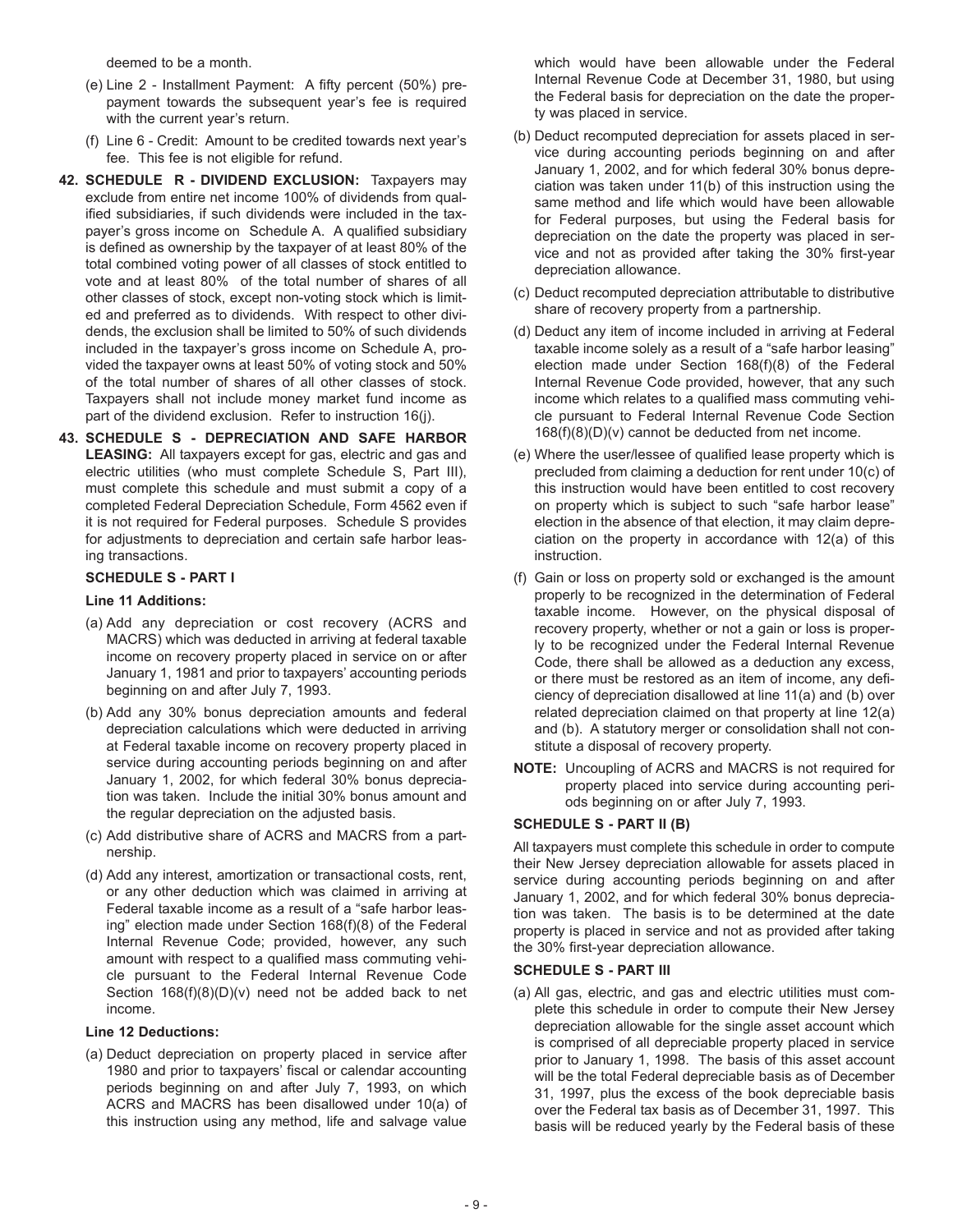assets sold, retired or disposed of from January 1, 1998 to date.

- (b) All taxpayers must complete Schedule S, Part I, lines 11(b), 12(b), 12(f), and 13 as well as Schedule S, Part II (B) in order to compute their New Jersey depreciation allowable for assets placed in service during accounting periods beginning on and after January 1, 2002, and for which federal 30% bonus depreciation was taken. The basis is to be determined at the date property is placed in service and not as provided after taking the 30% first-year depreciation allowance.
- **44. SCHEDULE S-1 MODIFICATION OF FEDERAL TAXABLE INCOME FOR S CORPORATIONS:** This schedule must be completed by S Corporations which have not elected to be New Jersey S Corporations to modify the Federal income (loss) reported on form 1120S to a C Corporation basis. Certain items of income and expense which pass through to the individual shareholders on the Federal Schedule K must be reported on Schedule S-1. A copy of form 1120S, including Schedule K, must be submitted with the BFC-1-R. Complete this schedule in lieu of completing lines 1 through 27 on Schedule A.

Distributive income items are to be reported on lines 2(a) through (d) and distributive expense items are to be reported on lines 4(a) through (d). Deductible contributions are limited to 10% of taxable income for New Jersey purposes and should be computed without regard to the amount of contributions deducted for Federal purposes. Use lines 2(d) and 4(d) to report amounts of income and deductions not otherwise specifically provided for. Attach riders explaining fully such items.

#### **45. TAX CREDITS: (Refer to instruction 19)**

(a) **HMO ASSISTANCE FUND TAX CREDIT**: A member organization may offset against its corporation business tax liability an amount of not more than 10% of any assessment for each of the five privilege periods beginning on or after the third calendar year commencing after the assessment was paid, except that no member organization may offset more than 20% of its corporation business tax liability in any one year.

To claim this credit, the taxpayer must complete Form 310 and attach it to the tax return. This form and related information may be obtained from Taxpayer Forms Services, which can be contacted by following the instructions on page 14.

(b) **NEW JOBS INVESTMENT TAX CREDIT**: This tax credit is available for investment in new or expanded business facilities that create new jobs in New Jersey. The investment must create at least 5 new jobs (50 for large businesses), and meet the median annual compensation requirement for the current tax year. New investment is not eligible for the credit unless the average value of all real and tangible personal property in this State has increased over the prior year.

The facilities must have been purchased from an unrelated party during or after the taxpayer's accounting period beginning on or after July 7, 1993, the effective date of this legislation. It must be employed by the taxpayer in a taxable activity and must not have been in use during the 90 day period prior to purchase. Investments which qualify for the Manufacturing Equipment and Employment Investment Tax Credit cannot also qualify for this credit.

A new employee means a New Jersey resident, hired to fill

a regular, permanent position in this State which did not exist prior to the qualified investment, and would not exist but for the qualified investment. The employee must be unrelated to the taxpayer and must not have been employed by the taxpayer during the six months prior to the date the investment was placed in service or use.

The taxpayer cannot claim a credit for a number of new employees that exceeds either the increase in the taxpayer's average employment for the tax year, or one-half the taxpayer's average employment for the year. Also, individuals counted in determining the New Jobs Factor must not be ones for whom the taxpayer is allowed an Urban Enterprise Zone or Urban Development Project Employees Tax Credit.

A small or mid-sized business taxpayer must also meet the annual payroll and annual gross receipts requirements for the current tax year to qualify.

To claim this credit, the taxpayer must complete Form 304 and attach it to the tax return. This form and related information may be obtained from Taxpayer Forms Services, which can be contacted by following the instructions on page 14.

(c) **URBAN ENTERPRISE ZONE TAX CREDITS:** A taxpayer that has been designated as a "qualified business" as defined in the New Jersey Urban Enterprise Zones Act, N.J.S.A. 52:27H-60 et seq., may qualify for either an employee tax credit or an investment tax credit. To be eligible, the taxpayer must have been certified as a qualified business by the Urban Enterprise Zones Authority. Certification is renewable annually. The urban enterprise zones are located in Asbury Park, Bayonne City, Bridgeton, Camden, Carteret, East Orange, Elizabeth, Guttenberg, Hillside, Irvington, Jersey City, Kearny, Lakewood, Long Branch, Millville, Mount Holly, Newark, North Bergen, Orange, Passaic, Paterson, Pemberton Township, Perth Amboy, Phillipsburg, Plainfield, Pleasantville, Roselle Borough, Trenton, Union City, Vineland, West New York, and the Joint Wildwoods. Further information can be obtained from the New Jersey Urban Enterprise Zones Authority, Department of Commerce and Economic Development, PO Box 829, Trenton, New Jersey 08625-0829, phone (609) 292-1912.

The forms required to validate the employee tax credit (Form 300) and the investment tax credit (Form 301) are available from Taxpayer Forms Services, which can be contacted by following the instructions on page 14. Specific information on these tax credits can be obtained from the Regulatory Services Branch, phone (609) 292- 5994.

- (1) **Employees Tax Credit:** This credit is available to a taxpayer that was certified as a qualified business in the preceding tax year as well as the current tax year. Qualifying employees must have been hired after certification and must have worked six consecutive months in the tax year following the tax year in which employment began. To claim the credit, a completed Form 300 must be attached to the tax return.
- (2) **Investment Tax Credit:** A qualified business which is not entitled to an employee tax credit may be entitled to the investment tax credit. This credit is only available to an employer with less than 50 employees. The investment must be at least \$5,000 if there are 10 or fewer employees, and increases by \$500 for each additional employee. To qualify for the credit, the investment must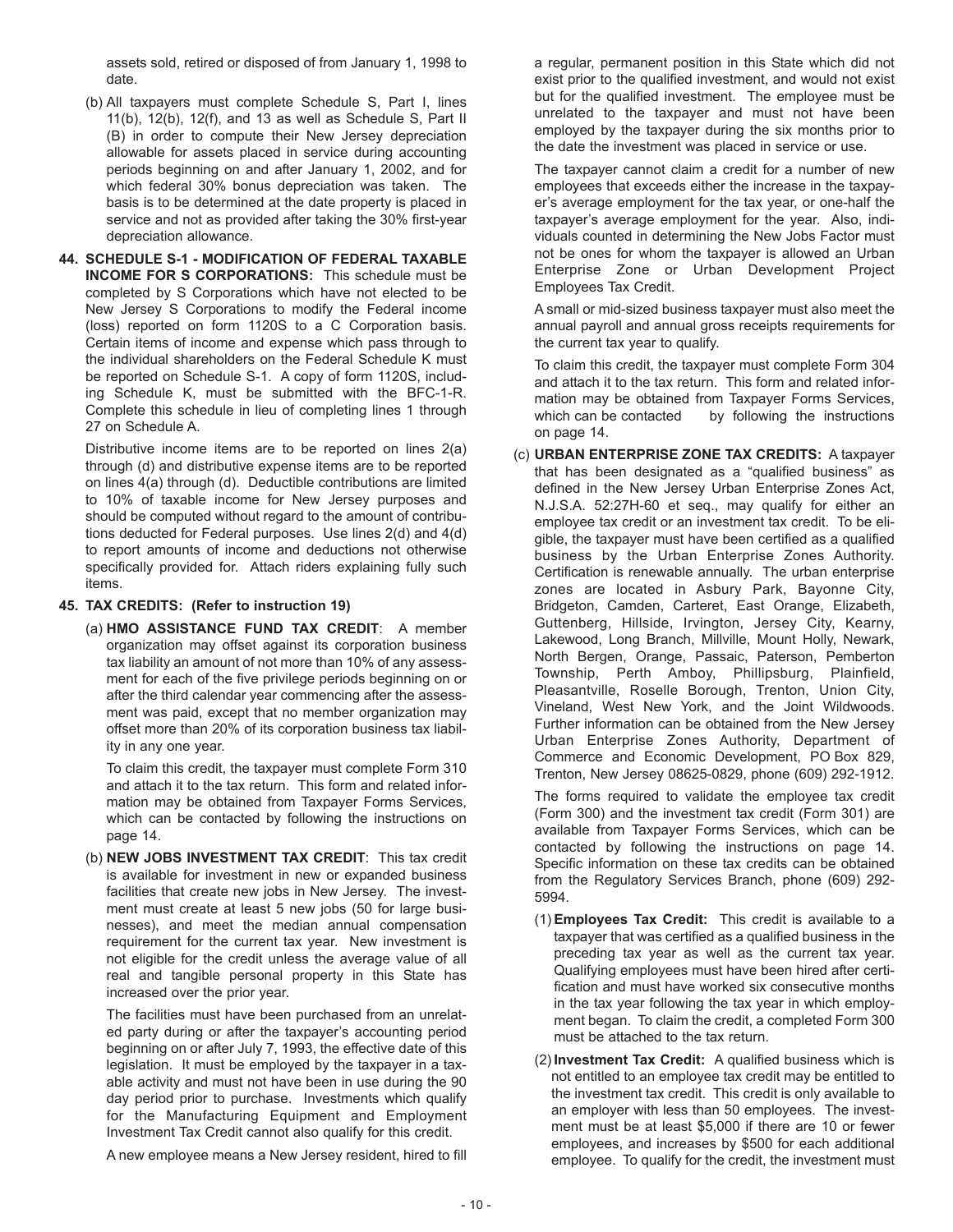be approved by the Urban Enterprise Zones Authority. A completed Form 301 must be attached to the tax return to validate the investment tax credit claim.

- (d) **REDEVELOPMENT AUTHORITY PROJECT TAX CRED-IT:** Any taxpayer that is actively engaged in the conduct of business at a location within a project as defined in N.J.S.A. 55:19-1 et seq., and whose business at that location consists primarily of manufacturing or other business that is not retail sales or warehousing oriented, may be entitled to claim the Redevelopment Authority Project Tax Credit. This credit is allowed in the tax year next following the tax year of qualification. To claim the credit, the taxpayer must complete Form 302 and attach it to the tax return. This form and related information may be obtained from Taxpayer Forms Services, which can be contacted by following the instructions on page 14. Inquiries regarding the projects should be directed to the New Jersey Redevelopment Authority, PO Box 790, Trenton, New Jersey 08625-0790, phone (609) 292-3739.
- (e) **RECYCLING EQUIPMENT TAX CREDIT:** A taxpayer that purchased qualified recycling equipment on or after October 1, 1987 and received a certification for this equipment from the Commissioner of the Department of Environmental Protection may be eligible to claim the Recycling Equipment Tax Credit. The recycling equipment must have been used exclusively within New Jersey, except for vehicles which must have been used primarily within New Jersey.

The legislation governing this tax credit expired on December 31, 1996, however, any unused credits claimed prior to January 1, 1997, can be taken on the current tax return subject to the limitations set forth on Form 303.

To claim this credit, the taxpayer must complete Form 303 and attach it to the tax return. This form and related information may be obtained from Taxpayer Forms Services, which can be contacted by following the instructions on page 14.

(f) **MANUFACTURING EQUIPMENT AND EMPLOYMENT INVESTMENT TAX CREDIT:** Investments in qualified manufacturing equipment made in tax years beginning on or after January 1, 1994, may be eligible for the Manufacturing Equipment and Employment Investment Tax Credit. Such investment has the benefit of allowing a tax credit computation for the tax year in which the investment was made as well as each of the following two tax years. The tax credit computation for the first year is based on the cost of the qualified manufacturing equipment placed in service in New Jersey during that tax year. The computations for the two following tax years are based on the average increase in New Jersey residents employed in New Jersey subject to a limitation based on the cost of the investment made in the first year.

The manufacturing equipment portion is limited to 2% of the investment credit base of qualified equipment placed in service in the tax year, up to a maximum allowed credit for the tax year of \$1,000,000. The employment investment portion is valid for each of the two tax years next succeeding the tax year for which the manufacturing equipment credit is allowed, but is limited to 3% of the investment credit base, not to exceed a maximum allowable amount for each of the two tax years of \$1,000 multiplied by the increase in the average number of qualified employees.

To claim this credit, the taxpayer must complete Form 305

and attach it to the tax return. This form and related information may be obtained from Taxpayer Forms Services, which can be contacted by following the instructions on page 14.

(g) **RESEARCH AND DEVELOPMENT TAX CREDIT:** A taxpayer that has performed qualified research activities in New Jersey may be eligible to claim the Research and Development Tax Credit. A credit for increased research activities is allowed based on qualified expenditures made in taxable years beginning on and after January 1, 1994. It provides a credit of 10% of the excess qualified research expenses over a base amount plus 10% of the basic research payments.

Qualified research is limited to scientific experimentation or engineering activities designed to aid in the development of a new or improved product, process, technique, formula, invention, or computer software programs held for sale, lease, or license, or used by the taxpayer in a trade or business. For in-house research expenses (see Section 41(b)(2) of the Internal Revenue Code), this trade or business requirement will be met if the taxpayer's principal purpose for conducting the research is to use the results of the research in the active conduct of a future trade or business (see Section 41(b)(4) of the Internal Revenue Code).

To claim this credit, the taxpayer must complete Form 306 and attach it to the tax return. This form and related information may be obtained from Taxpayer Forms Services, which can be contacted by following the instructions on page 14.

(h) **SMART MOVES FOR BUSINESS PROGRAMS TAX CREDIT (FORMERLY THE EMPLOYER TRIP REDUC-TION PLAN-RIDE SHARE TAX CREDIT):** A taxpayer that has registered with the New Jersey Department of Transportation and has an authorized report/plan to provide commuter transportation benefits may claim a tax credit based on the direct expenditures attributed to the plan.

The credit may be taken for expenditures attributed to authorized plans approved after January 1, 1994. Taxpayers subject to more than one tax for which the credit can be applied must prorate the credit amount available based on the amount that each liability has to the total of the liabilities in the reporting period.

The ride share credit is equal to 10% of the cost of commuter transportation benefits provided during the reporting period. The maximum calculation equals the per employee limit multiplied by the number of participating employees. The per employee limit is adjusted annually in proportion to the consumer price index.

To claim this credit, the taxpayer must complete Form 307 and attach it to the tax return. This form and related information may be obtained from Taxpayer Forms Services, which can be contacted by following the instructions on page 14.

(i) **SMALL NEW JERSEY-BASED HIGH-TECHNOLOGY BUSINESS INVESTMENT TAX CREDIT:** A taxpayer may claim a tax credit in an amount equal to 10% of the qualified investment made by the taxpayer during the tax year in a small-New Jersey-based high-technology business. The maximum allowable credit for each tax year is \$500,000 for each qualified investment made by the tax-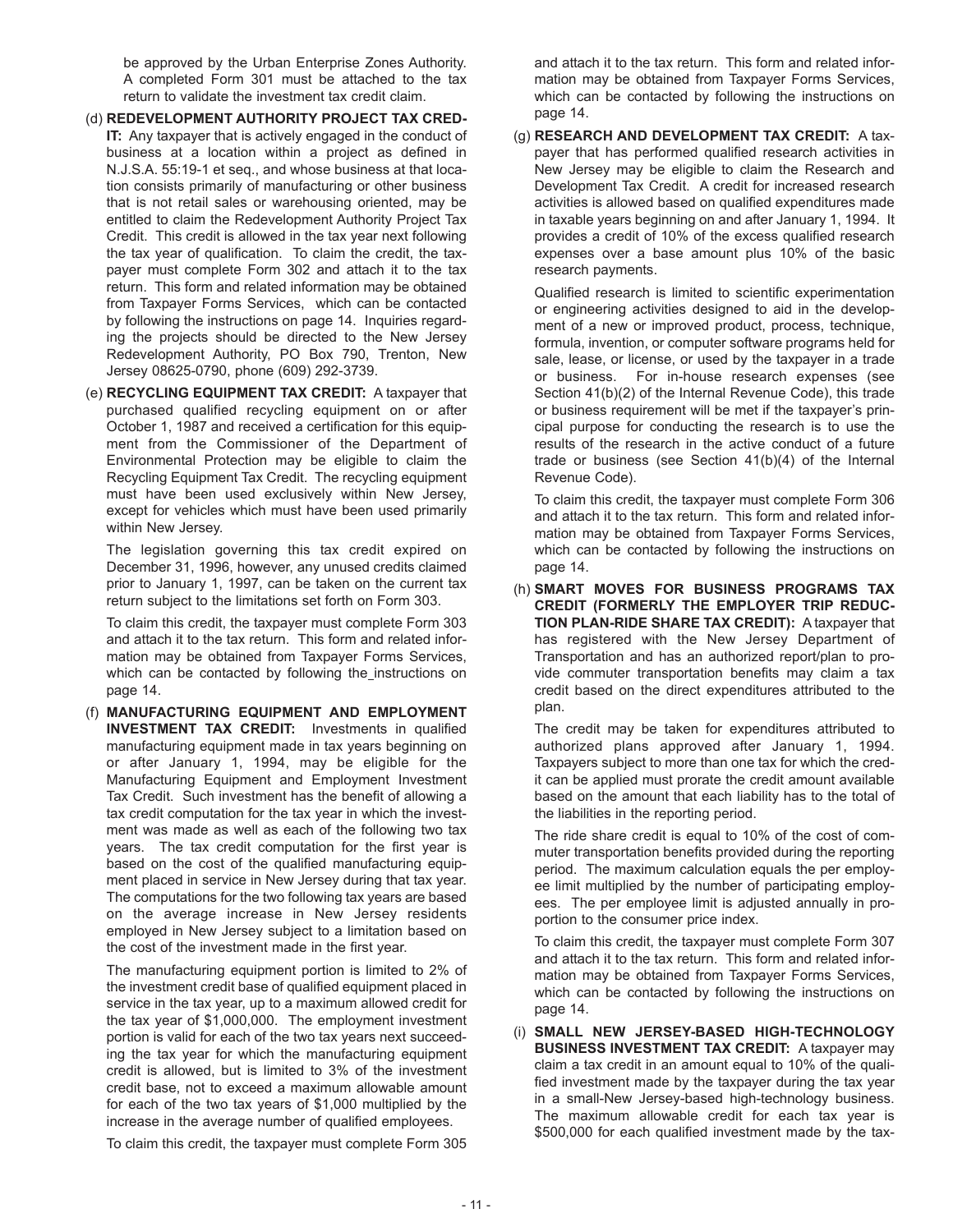payer. The small high-technology business must employ less than 225 employees, of which 75% must have jobs in New Jersey. The small high-technology business must conduct pilot scale manufacturing or qualified research in New Jersey in the fields of advanced computing, advanced materials, biotechnology, electronic device technology, environmental technology, and medical device technology. P.L. 1997, c. 349 (N.J.S.A. 54:10A-5.24b) expired for privilege periods beginning on and after July 1, 2001.

To claim this credit, the taxpayer must complete Form 308 and attach it to the tax return., This form and related information may be obtained from Taxpayer Forms Services, which can be contacted by following the instructions on page 14.

(j) **NEIGHBORHOOD REVITALIZATION STATE TAX CRED-IT**: A taxpayer that contributes financial assistance to a nonprofit sponsor may be granted a certificate authorizing a tax credit which may be used to offset their corporation business tax liability. The tax credit may be granted in an amount up to 50% of the approved assistance provided to a nonprofit organization to implement a qualified project that is part of an approved neighborhood preservation and revitalization plan. The credit may not exceed \$500,000 for any taxable year.

To claim this credit, the taxpayer must complete Form 311 and attach it to the tax return. This form and related information may be obtained from Taxpayer Forms Services, which can be contacted by following the instructions on page 14.

(k) **EFFLUENT EQUIPMENT TAX CREDIT**: A taxpayer that purchases treatment or conveyance equipment for use in treatment of effluent for reuse in an industrial process exclusively within New Jersey may be able to take a tax credit. The credit is equal to 50% of the cost of the treatment equipment or conveyance equipment less the amount of any loan received and excluding the amount of sales and use tax. The amount of credit claimed for the privilege period in which the purchase is made and the amount of credit claimed therefor in each privilege period thereafter shall not exceed 20% of the amount of the total credit allowable. A copy of the determination of environmentally beneficial operation issued by the Department of Environmental Protection along with an affidavit affirming the equipment will only be used in New Jersey must be filed with the tax return.

To claim this credit, the taxpayer must complete Form 312 and attach it to the tax return. This form and related information may be obtained from Taxpayer Forms Services, which can be contacted by following the instructions on page 14.

(l) **ECONOMIC RECOVERY TAX CREDIT**: A taxpayer that is engaged in the conduct of business within a qualified municipality and who is not receiving a benefit under the "New Jersey Urban Enterprise Zones Act" may claim a tax credit equal to \$2,500 for each new full-time position at that location in credit year one and \$1,250 for each new full-time position at that location in credit year two.

To claim this credit, the taxpayer must complete Form 313 and attach it to the tax return. This form and related information may be obtained from Taxpayer Forms Services, which can be contacted by following the instructions on page 14.

- (m) **OTHER TAX CREDITS**: Line 13 on Schedule A-3 provides for any valid tax credit(s) allowable in accordance with the New Jersey Corporation Business Tax Act that were not enacted at the time that this packet was printed. Any tax credit(s) claimed on this line must be documented with a valid New Jersey Corporation Business Tax Credit Form, which is required to be submitted with the tax return. This line should not include the credit for taxes paid to other jurisdictions which should properly be reported on page 1, line 10.
- **46. INSTALLMENT PAYMENTS:** Taxpayers are required to make installment payments of estimated tax. The requirement for making these payments is based on the amount of the total tax liability shown on the most recent return.
	- (a) **If the 2002 Total Tax Liability is greater than \$500,** the taxpayer must make installment payments towards 2003. These payments are to be made on form BFC-150 and are due on or before the 15th day of the 4th, 6th, 9th and 12th months of the tax year. Details for making these payments can be found in the BFC-150 instructions.
	- (b) **If the 2002 Total Tax Liability is \$500,** installment payments may be made as indicated in (a) above **OR** in lieu of making installment payments, the taxpayer may make a payment of 50% of the 2002 total tax liability. For taxpayers who qualify and wish to take advantage of this option, enter on line 16, 50% of the amount on line 15. This will become part of the payment to be made with the 2002 return and installment payments will not be required. This payment should be claimed as a credit when filing the 2003 return.
- **47. PAYMENTS AND CREDITS:** Credit for the total amount of the payments and credits listed below should be taken on page 1, line 21:
	- (a) Include installment tax payments made with form BFC-150 as well as any payment made on line 9 of the 2001 tax return.
	- (b) Include the payment, if any, that was remitted with the tentative return, form BFC-200-T.
	- (c) Include any overpayment from the preceding tax return which the taxpayer elected to have credited to the current year's tax. Do not include any amount of the overpayment which the taxpayer elected to have refunded.
	- (d) Include any payments remitted electronically through the Electronic Funds Transfer Program.
	- (e) **Line 21(a)**-Include the total payments made by partnerships on behalf of the taxpayer that are reported in Column 7 on Schedule P-1. Submit copies of the K-1's reflecting payments made by each partnership entity.

#### **48. LINE 21 - DELINQUENT FILING AND/OR TAX PAYMENT-COMPUTATION OF PENALTY AND INTEREST:**

**Late Filing Penalty** - 5% per month or fraction thereof on the amount of underpayment not to exceed 25% of that underpayment, except if no return has been filed within 30 days of the date on which the first notice of delinquency in filing the return was sent, the penalty shall accrue at 5% per month or fraction thereof of the **total** tax liability not to exceed 25% of such tax liability. Also, a penalty of \$100 for each month the return is delinquent may be imposed.

**Late Payment Penalty** - 5% of the balance of tax due paid after the due date for filing the return may be imposed.

**Interest** - The annual interest rate is 3% above the average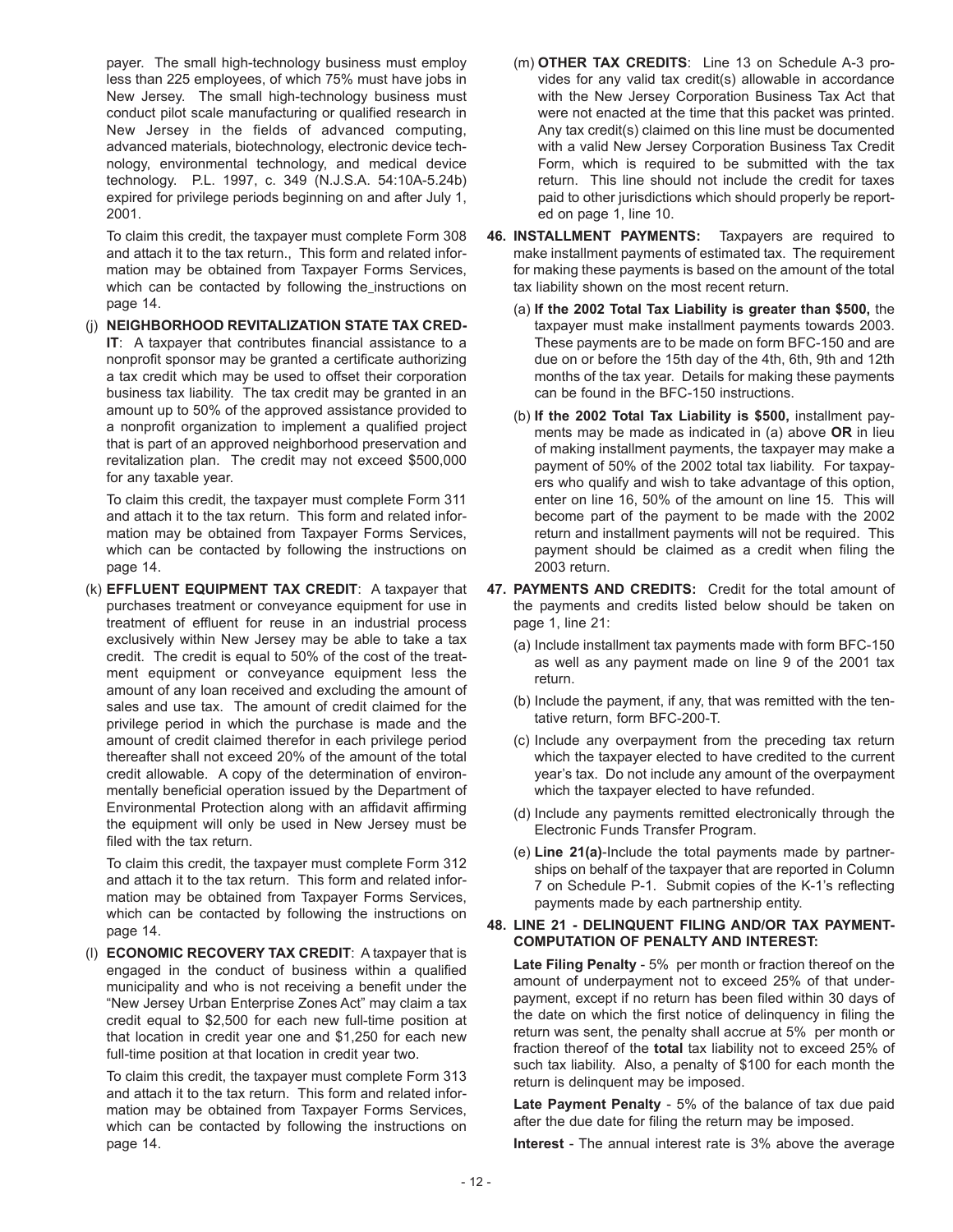predominant prime rate. Interest is imposed each month or fraction thereof on the unpaid balance of tax from the original due date to the date of payment. At the end of each calendar year, any tax, penalties and interest remaining due will become part of the balance on which interest will be charged. The interest rates assessed by the Division of Taxation are published in the quarterly issues of the *New Jersey State Tax News*. To obtain a copy, refer to the instructions on page 14.

**NOTE**: The average predominant prime rate is the rate as determined by the Board of Governors of the Federal Reserve System, quoted by commercial banks to large businesses on December 1st of the calendar year immediately preceding the calendar year in which payment was due or as redetermined by the Director in accordance with N.J.S.A. 54:48-2.

**Civil Fraud -** If any part of an assessment is due to civil fraud, there shall be added to the tax an amount equal to 50% of the assessment in accordance with N.J.S.A. 54:49-9.1.

**49. LINE 23 - UNDERPAYMENT OF ESTIMATED TAX:** Form BFC-160 must be used by taxpayers to determine whether an underpayment exists in any of the installment payment periods and if the corporation is subject to an interest charge on such underpayment, the amount of interest. If the taxpayer qualifies for any of the exceptions to the imposition of interest for any of the installment payments, Part II must be completed and should be filed with the taxpayer's return, form BFC-1- R, as evidence of such exception. The BFC-160 must be attached to the return and any interest due entered on line 23, Page 1 of the form BFC-1-R.